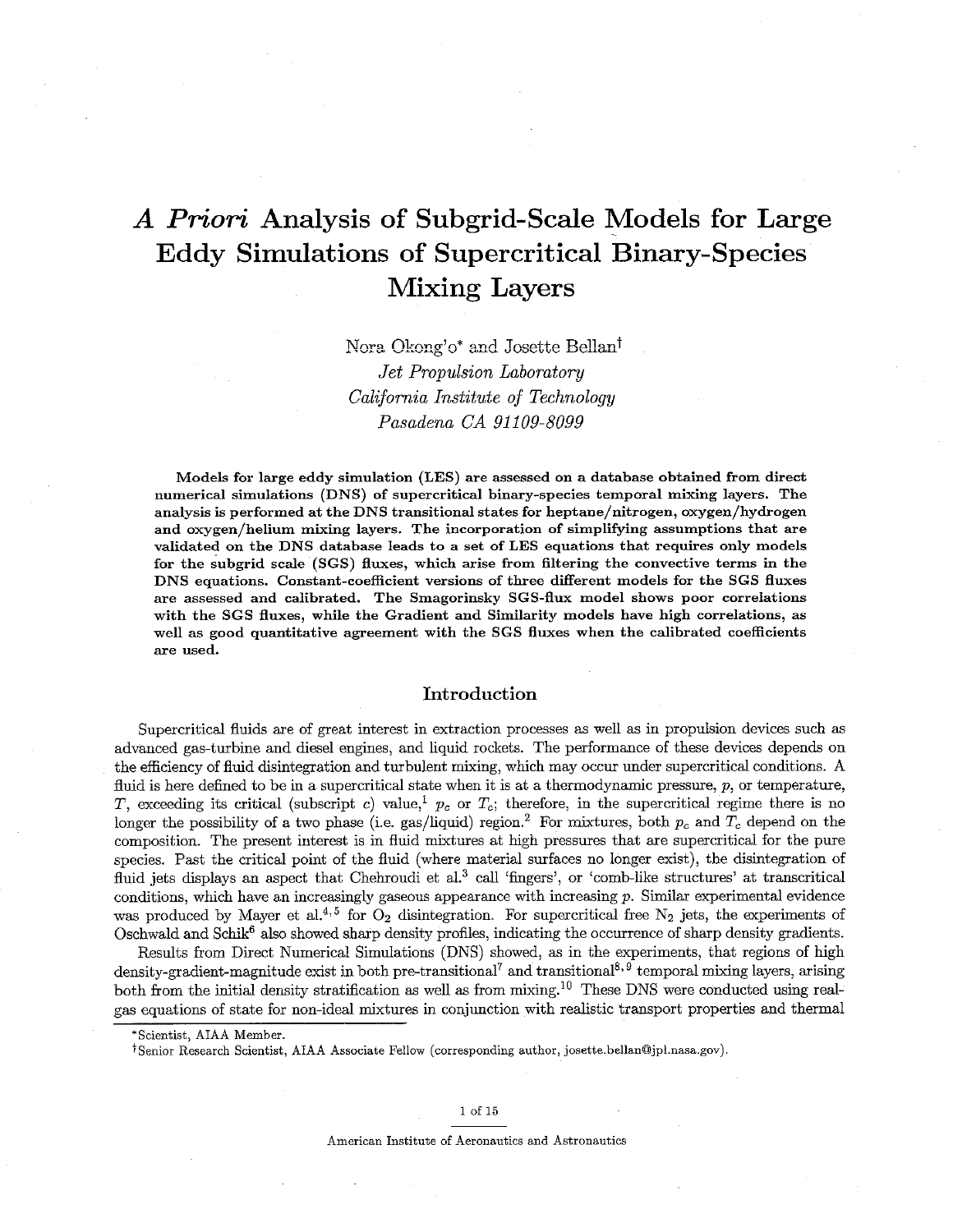diffusion (Soret and Dufour) effects. For modeling fully turbulent supercritical flows at high pressures, Large Eddy Simulation (LES), wherein only the large-scales are simulated and the subgrid scales (SGS) are modeled, presently seems more computationally achievable for practical systems than DNS, which requires all turbulence scales to be resolved. The LES equations are derived by applying a spatial filter to the DNS equations, leading to various unclosed terms, including the SGS fluxes, which arise from filtering the convective terms. Given the distinctive supercritical flow characteristics, it is of interest to inquire whether LES models developed for compressible perfect-gas and incompressible flows can be extended to real-gas non-ideal mixtures.

In this paper, DNS databases for transitional supercritical temporal mixing layers<sup>8,9</sup> are analyzed on an a *priori* basis. In Section I, the LES governing equations are presented, in order to derive the unclosed terms that need to be modeled. Section I1 summarizes the DNS database, followed by the a *priori* analysis of the database in Section 111. The analysis includes explicit modeling for the SGS fluxes and simplifying assumptions for the remaining unclosed terms. Finally, Section IV contains the conclusions and areas for future work.

## **I. Governing Equations** for **Large Eddy** Simulations

The LES equations are derived from the DNS set by spatial filtering. The filtering operation is defined as:<br> $\overline{\phi_0'(\vec{\sigma})} = \int_{\vec{\phi}} \phi(\vec{\phi}) C(\vec{\sigma} - \vec{\phi}) d\vec{\sigma}$  (1)

$$
\overline{\psi}(\vec{x}) = \int_{V} \psi(\vec{y}) G(\vec{x} - \vec{y}) d\vec{y}
$$
\n(1)

where  $G$  is the filter function and  $V$  is the filtering volume;  $G$  has the property that for a spatially constant function, the filtered function is identical to the unfiltered one. For compressible flow, we use Favre filtering, defined as  $\tilde{\psi} = \overline{\rho \psi}/\overline{\rho}$  where  $\rho$  is the density. The governing equations are written for the conservative variables  $\phi = {\rho, \rho u_i, \rho e_t, \rho Y_{\alpha}}$  where  $u_i$  is the velocity component in the  $x_i$ -direction,  $e_t$  is the total energy and  $Y_{\alpha}$  is the mass fraction for species  $\alpha$ .

## **A.** DNS **Equations**

The conservation equations for a mixture of  $N$  species are:

$$
\frac{\partial \rho}{\partial t} + \frac{\partial \rho u_j}{\partial x_j} = 0 \tag{2}
$$

$$
\frac{\partial \rho u_i}{\partial t} + \frac{\partial \rho u_i u_j}{\partial x_j} = -\frac{\partial p}{\partial x_i} + \frac{\partial \sigma_{ij}}{\partial x_j} \tag{3}
$$

$$
\frac{\partial \rho e_t}{\partial t} + \frac{\partial \rho e_t u_j}{\partial x_i} = -\frac{\partial p u_j}{\partial x_i} - \frac{\partial q_j}{\partial x_i} + \frac{\partial \sigma_{ij} u_i}{\partial x_i} \tag{4}
$$

$$
\frac{\partial \rho Y_{\alpha}}{\partial t} + \frac{\partial \rho Y_{\alpha} u_j}{\partial x_j} = -\frac{\partial J_{\alpha j}}{\partial x_j} - w_{\alpha} \tag{5}
$$

where *t* is the time,  $\sigma$  is the viscous stress tensor, q is the heat flux,  $e = e_t - e_k$  is the internal energy,  $e_k = u_i u_i/2$  is the kinetic energy, and  $J_\alpha$  and  $w_\alpha$  are the species-mass flux and reaction rate of species  $\alpha$ , respectively. Also,

$$
\sum_{\alpha=1}^{N} Y_{\alpha} = 1, \quad \sum_{\alpha=1}^{N} J_{\alpha j} = 0, \quad \sum_{\alpha=1}^{N} w_{\alpha} = 0 \tag{6}
$$

In this paper, the Einstein summation is used for roman indices  $(i, j, k)$ , but not for Greek indices  $(\alpha, \beta)$ . The thermodynamic variables are functions of the flow field  $\phi$ :

$$
e = e(\phi), \quad p = p(\phi), \quad T = T(\phi), \quad h = h(\phi)
$$

#### 2 of 15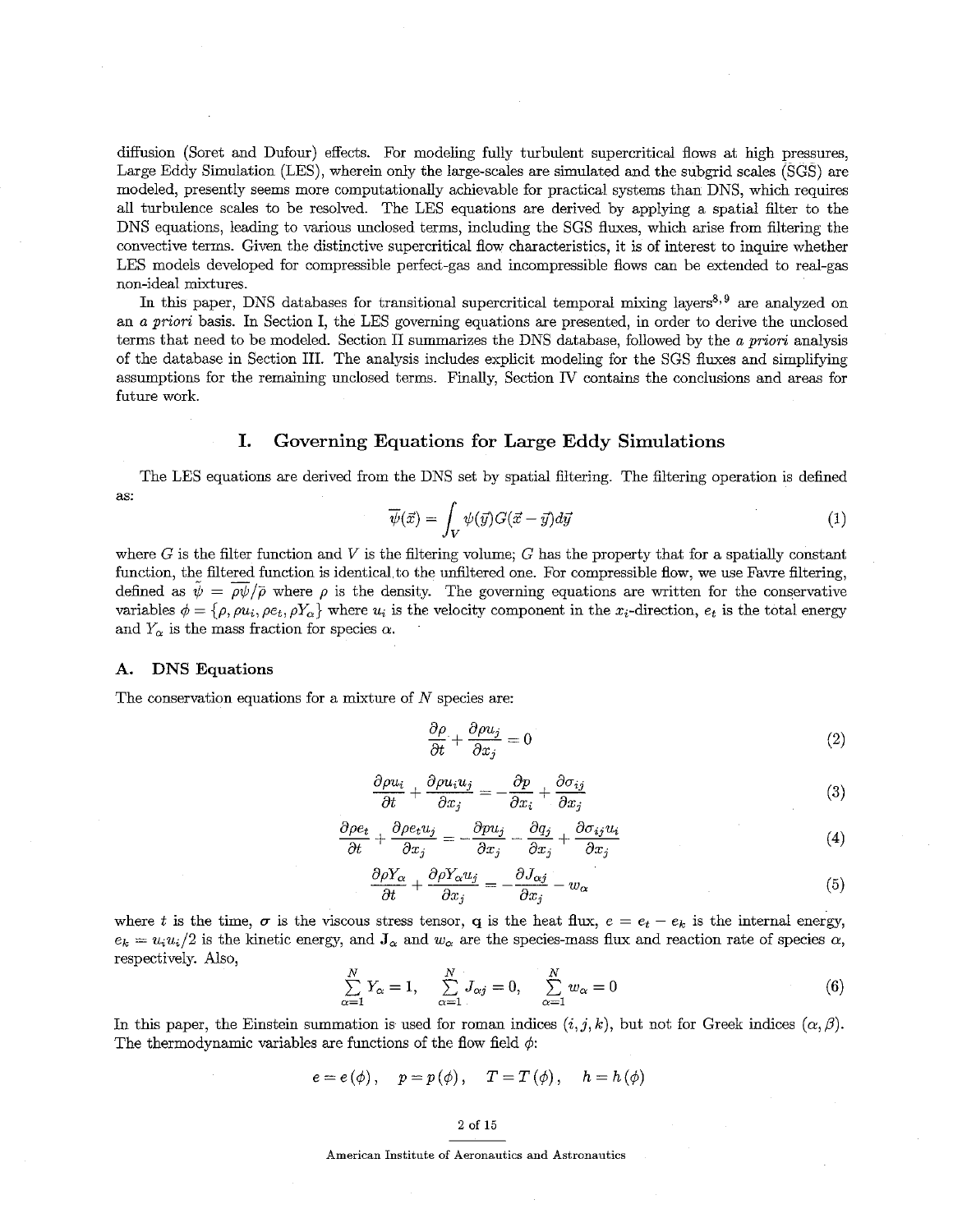where p, T and the enthalpy h are computed from the equation of state (EOS); likewise, the transport quantities are functions of  $\phi$ :

$$
\sigma_{ij} = \sigma_{ij} (\phi), \quad J_{\alpha j} = J_{\alpha j} (\phi), \quad q_j = q_j (\phi)
$$

For a Newtonian fluid.

$$
\sigma_{ij} = \mu \left( \frac{\partial u_i}{\partial x_j} + \frac{\partial u_j}{\partial x_i} - \frac{2}{3} \frac{\partial u_k}{\partial x_k} \delta_{ij} \right) \tag{7}
$$

where  $\mu$  is the viscosity and  $S_{ij}$  is the rate-of-strain tensor.

The species-mass and heat fluxes originate in Keizer's<sup>11</sup> fluctuation-dissipation theory which is consistent with non-equilibrium thermodynamics, converges to kinetic theory in the low-pressure limit and relates fluxes and forces from first principles. The species-mass and heat fluxes take the form, including Soret and Dufour  $effects:<sup>12</sup>$ 

$$
J_{\alpha j} = -\sum_{\beta=1}^{N} \Lambda_{\alpha \beta j} \tag{8}
$$

$$
q_j = -\lambda \frac{\partial T}{\partial x_j} - \frac{1}{2} R_u T \sum_{\beta=1}^N \sum_{\alpha=1}^N \alpha_{IK,\alpha\beta} \frac{m}{m_\alpha m_\beta} \Lambda_{\alpha\beta} \tag{9}
$$

$$
\Lambda_{\alpha\beta} = \frac{m_{\alpha}m_{\beta}}{m} \left( \frac{\rho}{R_u} D_{m,\alpha\beta} Y_{\alpha} Y_{\beta} \right) \left[ \frac{m}{m_{\beta}m_{\alpha}} R_u \alpha_{IK,\alpha\beta} \frac{1}{T} \frac{\partial T}{\partial x_j} + \frac{1}{m_{\alpha}} \frac{\partial}{\partial x_j} \left( \frac{\mu_{\alpha}}{T} \right) - \frac{1}{m_{\beta}} \frac{\partial}{\partial x_j} \left( \frac{\mu_{\beta}}{T} \right) \right] \tag{10}
$$

$$
\frac{\partial}{\partial x_j} \left( \frac{\mu_\alpha}{T} \right) = -\frac{h_{,\alpha}}{T^2} \frac{\partial T}{\partial x_j} + \frac{v_{,\alpha}}{T} \frac{\partial p}{\partial x_j} + R_u \sum_{\substack{\beta=1 \\ \beta \neq \alpha}}^N \frac{\alpha_{D\alpha\beta}}{X_\alpha} \frac{\partial X_\beta}{\partial x_j}
$$
(11)

$$
\alpha_{D\alpha\beta} \equiv \frac{1}{R_u T} X_{\alpha} \frac{\partial \mu_{\alpha}}{\partial X_{\beta}} = \frac{\partial X_{\alpha}}{\partial X_{\beta}} + X_{\alpha} \frac{\partial \ln \gamma_{\alpha}}{\partial X_{\beta}}
$$
(12)

For the mixture,  $\lambda$  is the thermal conductivity,  $R_u$  is the universal gas constant, m is the mixture molar mass, with the molar volume being  $v = m/\rho$ . For the pure species  $\alpha$ ,  $m_\alpha$  is the species- $\alpha$  molar mass,  $\mu_\alpha$  is the chemical potential,  $h_{,\alpha}$  is the partial molar enthalpy,  $v_{,\alpha}$  is the partial molar volume,  $X_{\alpha} = mY_{\alpha}/m_{\alpha}$  is the mole fraction, and  $\gamma_\alpha$  is the fugacity. For the species- $\alpha$ /species- $\beta$  pair,  $\Lambda_{\alpha\beta}$  is the binary species-mass flux  $(\Lambda_{\alpha\beta} = -\Lambda_{\beta\alpha}, \Lambda_{\alpha\alpha} = 0)$ ,  $\alpha_{IK,\alpha\beta}$  is the Irwing-Kirwood (IK) form of the thermal diffusion factor  $(\alpha_{IK,\alpha\beta} = -\alpha_{IK,\beta\alpha}, \alpha_{IK,\alpha\alpha} = 0), D_{m,\alpha\beta}$  is the binary diffusion coefficient  $(D_{m,\alpha\beta} = D_{m,\beta\alpha}, D_{m,\alpha\alpha} = 0)$ and  $\alpha_{D\alpha\beta}$  is the mass diffusion factor.

#### **B. LES Equations**

After filtering, and assuming that filtering and differentiation commute (true except near boundaries, where the filter function changes), the governing equations become:

$$
\frac{\partial \bar{\rho}}{\partial t} + \frac{\partial \bar{\rho} \tilde{u}_j}{\partial x_j} = 0 \tag{13}
$$

$$
\frac{\partial \bar{\rho}\tilde{u}_i}{\partial t} + \frac{\partial \bar{\rho}\tilde{u}_i \tilde{u}_j}{\partial x_j} = -\frac{\partial \bar{p}}{\partial x_i} + \frac{\partial \bar{\sigma}_{ij}}{\partial x_j} \tag{14}
$$

$$
\frac{\partial \bar{\rho}\tilde{u}_i}{\partial t} + \frac{\partial \bar{\rho}u_i u_j}{\partial x_j} = -\frac{\partial \bar{p}}{\partial x_i} + \frac{\partial \bar{\sigma}_{ij}}{\partial x_j}
$$
\n
$$
\frac{\partial \bar{\rho}\tilde{e}_t}{\partial t} + \frac{\partial \bar{\rho}e_t u_j}{\partial x_j} = -\frac{\partial \bar{p}u_j}{\partial x_j} - \frac{\partial \bar{q}_j}{\partial x_j} + \frac{\partial \bar{\sigma}_{ij}u_i}{\partial x_j}
$$
\n(15)

$$
\frac{\partial \bar{\rho} \tilde{Y}_{\alpha}}{\partial t} + \frac{\partial \bar{\rho} \overline{Y_{\alpha} u_j}}{\partial x_j} = -\frac{\partial \bar{J}_{\alpha j}}{\partial x_j} - \bar{w}_{\alpha} \tag{16}
$$

#### 3 of 15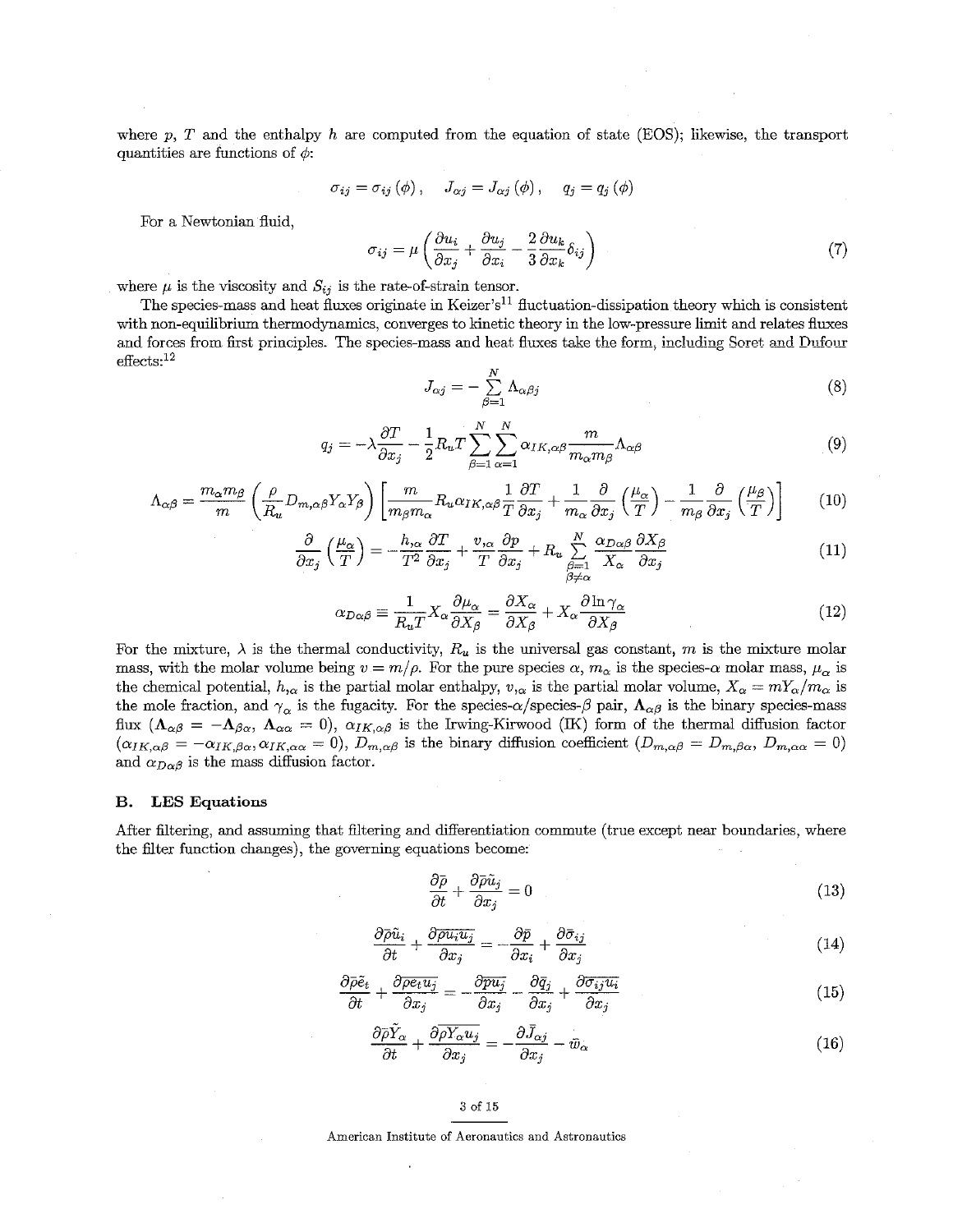$$
\tilde{e}_t = \tilde{e} + \tilde{u}_t \tilde{u}_t/2, \ \sum_{\alpha=1}^N \tilde{Y}_{\alpha j} = 1, \ \sum_{\alpha=1}^N \bar{J}_{\alpha j} = 0, \ \sum_{\alpha=1}^N \bar{w}_{\alpha} = 0 \tag{17}
$$

Using the previously adopted notation of denoting the DNS flow field as  $\phi$ , the filtered flow field can now be denoted as  $\phi$  and we can define functions of the filtered flow field:

$$
e(\overline{\phi})
$$
,  $p(\overline{\phi})$ ,  $T(\overline{\phi})$ ,  $h(\overline{\phi})$ ,  $\sigma_{ij}(\overline{\phi})$ ,  $J_{\alpha j}(\overline{\phi})$ ,  $q_j(\overline{\phi})$ 

which have the same functional form as in the DNS and that in general differ from their filtered counterparts

$$
\tilde{e} = \overline{\rho e(\phi)}/\overline{\rho}, \ \bar{p} = \overline{p(\phi)}, \ \bar{T} = \overline{T(\phi)}, \ \tilde{T} = \overline{\rho T(\phi)}/\overline{\rho}, \ \tilde{h} = \overline{\rho h(\phi)}/\overline{\rho}, \ \bar{\sigma}_{ij} = \overline{\sigma_{ij}(\phi)}, \ \bar{J}_{\alpha j} = \overline{J_{\alpha j}(\phi)}, \ \bar{q}_j = \overline{q_j(\phi)}
$$

Defining the SGS fluxes,

$$
\tau_{ij} = \widetilde{u_i u_j} - \widetilde{u}_i \widetilde{u}_j, \quad \zeta_j = \widetilde{h u_j} - \widetilde{h} \widetilde{u}_j, \quad \eta_{\alpha j} = \widetilde{Y_{\alpha} u_j} - \widetilde{Y_{\alpha}} \widetilde{u}_j \text{ with } \sum_{\alpha=1}^N \eta_{\alpha j} = 0 \tag{18}
$$

the filtered governing equations are:

$$
\frac{\partial \overline{\rho}}{\partial t} + \frac{\partial \overline{\rho} \tilde{u}_j}{\partial x_j} = 0 \tag{19}
$$

$$
\frac{\partial \bar{\rho} \tilde{u}_i}{\partial t} + \frac{\partial \bar{\rho} \tilde{u}_i \tilde{u}_j}{\partial x_j} = -\frac{\partial p(\bar{\phi})}{\partial x_i} + \frac{\partial \sigma_{ij}(\bar{\phi})}{\partial x_j} - \frac{\partial}{\partial x_j} (\bar{\rho} \tau_{ij}) - \frac{\partial}{\partial x_i} [\bar{p} - p(\bar{\phi})] + \frac{\partial}{\partial x_j} [\bar{\sigma}_{ij} - \sigma_{ij}(\bar{\phi})] \tag{20}
$$

$$
\frac{\partial \bar{\rho} \tilde{e}_{t}}{\partial t} + \frac{\partial \tilde{\rho} \tilde{e}_{t} \tilde{u}_{j}}{\partial x_{j}} = -\frac{\partial p(\bar{\phi}) \tilde{u}_{j}}{\partial x_{j}} - \frac{\partial q_{j}(\bar{\phi})}{\partial x_{j}} + \frac{\partial \sigma_{ij}(\bar{\phi}) \tilde{u}_{i}}{\partial x_{j}} - \frac{\partial}{\partial x_{j}} (\bar{\rho} \zeta_{j}) - \frac{\partial}{\partial x_{j}} (\bar{\rho} \kappa_{j})
$$

$$
-\frac{\partial}{\partial x_{j}} \left\{ \left[ \bar{p} - p(\bar{\phi}) \right] \tilde{u}_{j} \right\} - \frac{\partial}{\partial x_{j}} \left[ \bar{q}_{j} - q_{j}(\bar{\phi}) \right] + \frac{\partial}{\partial x_{j}} \left[ \overline{\sigma_{ij} u_{i}} - \sigma_{ij}(\bar{\phi}) \tilde{u}_{i} \right] \tag{21}
$$

$$
\frac{\partial \bar{\rho} Y_{\alpha}}{\partial t} + \frac{\partial \bar{\rho} Y_{\alpha} \tilde{u}_{j}}{\partial x_{j}} = -\frac{\partial J_{\alpha j}(\phi)}{\partial x_{j}} - \bar{w}_{\alpha} - \frac{\partial}{\partial x_{j}} (\bar{\rho} \eta_{\alpha j}) - \frac{\partial}{\partial x_{j}} [\bar{J}_{\alpha j} - J_{\alpha j}(\bar{\phi})]
$$
(22)

where  $\kappa_i = \widetilde{e_k u_i} - \widetilde{e}_k \widetilde{u}_i$ . These equations contain several unclosed terms that cannot be directly computed from the filtered flow field. To compute these terms, we pursue two closure approaches: explicit models for the SGS fluxes, and simplifying assumptions for the remaining terms. The assumptions and models will be assessed in Section 111 on a DNS database, described below, of a binary non-reacting temporal mixing layer.

## **11. Description of DNS database**

The database consists of supercritical temporal mixing layer simulations of binary  $(N = 2)$ mixtures, namely, heptane/nitrogen (HN), oxygen/hydrogen (OH) and oxygen/helium (OHe). The pure species properties are listed in Table 1. For each layer, the lighter molar mass species is indexed as species 1 while the heavier molar mass species is indexed as species **2;** the notation **is** simplified as  $D \equiv D_{21}, \ \alpha_{IK} \equiv \alpha_{IK,21}, \ \alpha_D \equiv \alpha_{D,21}, \ \eta_i \equiv \eta_{2i}.$ The flows are non-reacting, i.e.  $w_{\alpha} \equiv 0$ . **A** detailed description of the DNS methodology

**Table 1. Pure species properties.** 

| <b>Species</b> | $m\ (g/mol)$ | $T_c$ (K) | $p_c(MPa)$ |
|----------------|--------------|-----------|------------|
| $\rm{H}_{2}$   | 2.016        | 33.0      | 1.284      |
| He             | 4.003        | 5.19      | 0.227      |
| N2             | 28.013       | 126.3     | 3.399      |
| O2             | 31.999       | 154.6     | 5.043      |
| $C_7H_{16}$    | 100.205      | 540.2     | 2.74       |

has been given by Miller et al.<sup>7</sup> and Okong'o and Bellan<sup>8</sup> for  $C_7H_{16}/N_2$  layers and by Okong'o et al.<sup>9</sup> for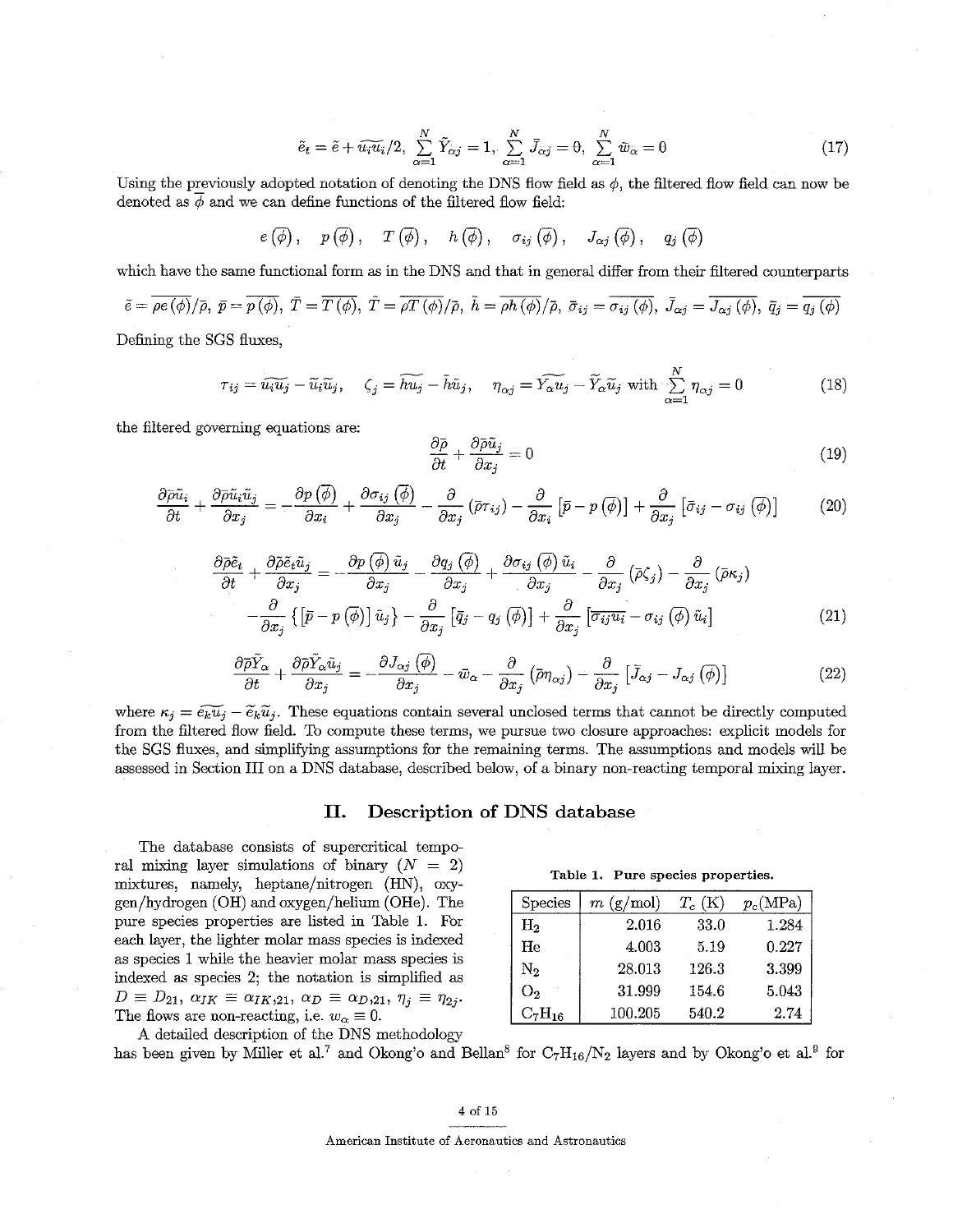the  $O<sub>2</sub>/H<sub>2</sub>$  layers. The conservation equations were numerically solved using a fourth-order explicit Runge-Kutta time integration and a sixth-order compact scheme with eighth-order filter for spatial derivatives;<sup>20</sup> the iiltering is required to maintain numerical stability for long-time integrations and is applied at interior points only. The computations were paraLlelized using three-dimensional domain decomposition and message passing, and an efficient parallel tridiagonal solver.<sup>21</sup> The configuration, initial and boundary conditions, EOS, and transport property relations are summarized below.

#### **A. Configuration, initial and boundary conditions**

The temporally developing mixing layer configuration is depicted in Figure 1 for heptane/nitrogen, as an example, showing the definition of the streamwise  $(x_1)$ , cross-stream  $(x_2)$  and spanwise  $(x_3)$  coordinates. The layer is not symmetric in extent in the  $x_2$  direction, to accommodate the larger layer growth in the lighter fluid side. The free-stream density  $(\rho_1$  or  $\rho_2)$  is calculated for each pure species at its free-stream temperature  $(T_1 \text{ or } T_2)$  and at the initial uniform pressure  $(p_0)$ . The vorticity thickness is defined as  $\delta_{\omega}(t) = \Delta U_0 / (\partial \langle u_1 \rangle / \partial x_2)_{max}$  where  $\langle u_1 \rangle$  is the  $(x_1, x_3)$  planar average of the streamwise velocity, and  $\Delta U_0 = U_1 - U_2$  is the velocity difference across the layer. The choice

$$
U_1 = \frac{2M_{c,0}a_{s_1}}{\left[1 + \left(\frac{a_{s_1}}{a_{s_2}}\right)\sqrt{\frac{\rho_1 Z_1}{\rho_2 Z_2}}\right]}, \ U_2 = -\sqrt{\frac{\rho_1 Z_1}{\rho_2 Z_2}}U_1 \quad (23)
$$

was made with the intent of keeping the ultimate though the relations of Papamoschou and Roshko<sup>16</sup>

$$
U_1 = \frac{2M_{c,0}a_{s_1}}{\left[1 + \left(\frac{a_{s_1}}{a_{s_2}}\right)\sqrt{\frac{\rho_1}{\rho_2}}\right]}, \ U_2 = -\sqrt{\frac{\rho_1}{\rho_2}}U_1 \qquad (24)
$$



vortex stationary in the computational domain,<sup>7</sup> al-<br>**Figure 1.** Sketch of the C7H16/ $N_2$  mixing layer config-<br>the unlation of Denomination and Depth=16 uration.

were also used for some simulations reported here. Here  $M_{c,0}$  is the convective Mach number and  $Z =$  $p/(\rho T R_u/m)$  is the compression factor indicating departures from perfect gas (Z = 1) behavior. The specification of  $M_{c,0}$  therefore determines  $\Delta U_0$ . Given the initial streamwise velocity profile  $u_1$  based on  $U_1$  and  $U_2$ ,  $(\partial \langle u_1 \rangle / \partial x_2)_{max}$  and hence  $\delta_{\omega,0} \equiv \delta_{\omega}(0)$  are calculated. The specified value of the initial flow Reynolds number,  $\text{Re}_0 = (1/2) (\rho_1 + \rho_2) \Delta U_0 \delta_{\omega,0}/\mu_R$ , chosen so as to enable the resolution of all relevant length scales, is then used to calculate  $\mu_R$ . The grid spacing is an approximately linear function of Re<sub>0</sub>.

The simulations are started with error-function profiles for the mean streamwise velocity, mass fraction and temperature, upon which are imposed spanwise and streamwise vorticity perturbations17, **l8** of strengths  $F_{2D}$  and  $F_{3D}$  respectively, whose streamwise  $(\lambda_1)$  and spanwise  $(\lambda_3)$  wavelengths are  $\lambda_1 = C\delta_{\omega,0}$  and  $\lambda_3 = 0.6\lambda_1$ , where  $C=7.29$  is the most unstable wavelength for incompressible flow. For the simulations reported here, listed in Table 2, other values of *C* obtained from stability analyses<sup>9</sup> were also used:  $C = 4.57$  for the shortest (estimated) unstable wavelength for the  $C_7H_{16}/N_2$  layer, or *C* corresponding to the most unstable wavelength for  $O_2$  layers. The grid is chosen for all simulations so as to accommodate four wavelengths in the streamwise and spanwise directions, and the evolution of the layer is meant to encompass roll-up and two pairings of the four initial spanwise vortices into an ultimate vortex.

The boundary conditions are periodic in the streamwise and spanwise directions, and of outflow type for real gas in the cross-stream direction, as derived by Okong'o and Bellan.<sup>19</sup> The outflow type conditions are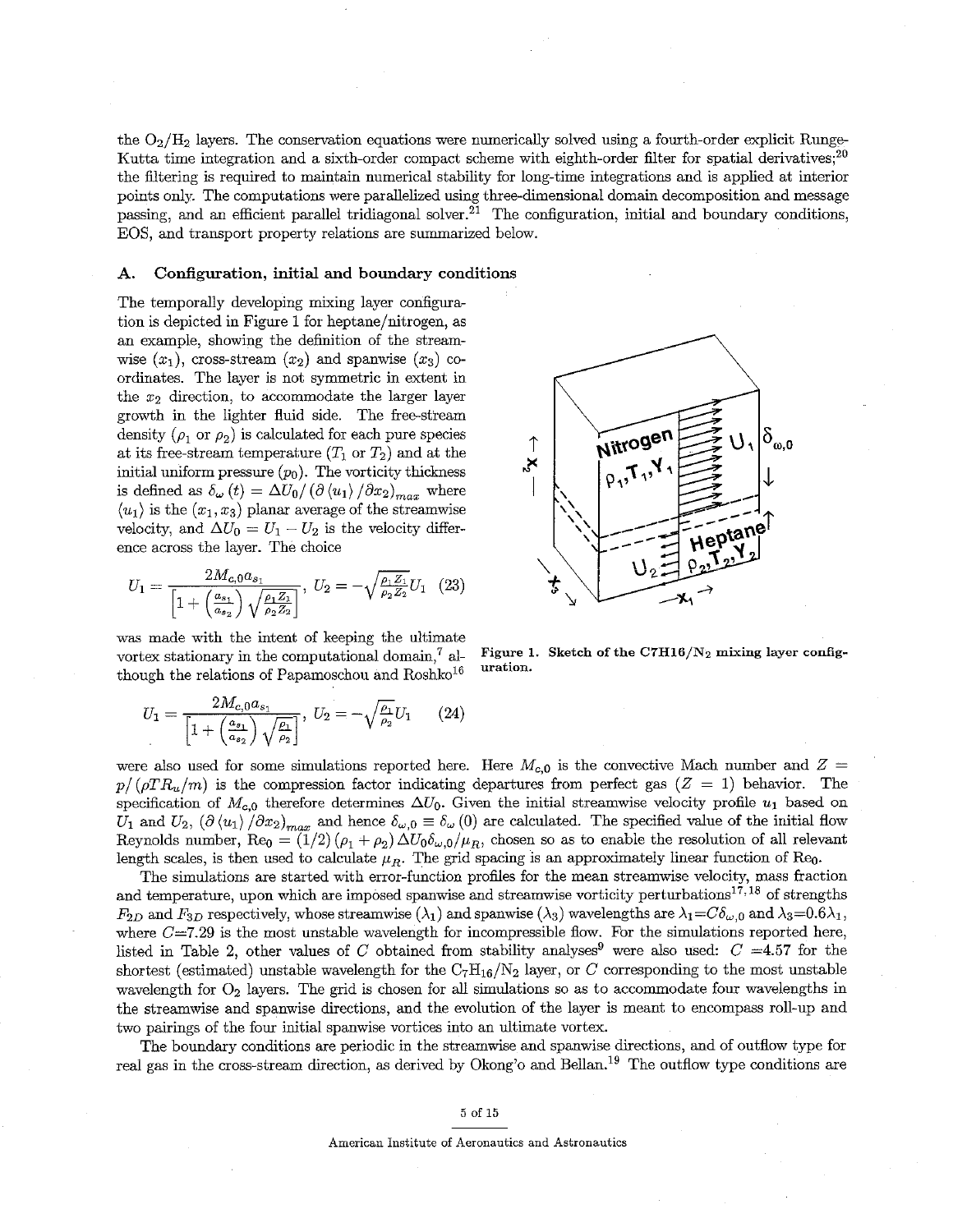| Run                             | HN400            | HN500       | <b>HN600</b>     | <b>HN800</b> | <b>OH750</b>   | <b>OH550</b>   | <b>OH500</b>   | OHe600         |
|---------------------------------|------------------|-------------|------------------|--------------|----------------|----------------|----------------|----------------|
| Species 2                       | $\rm{C_7H_{16}}$ | $C_7H_{16}$ | $\rm{C_7H_{16}}$ | $C_7H_{16}$  | O <sub>2</sub> | O <sub>2</sub> | O <sub>2</sub> | O <sub>2</sub> |
| Species 1                       | $\mathrm{N}_2$   | $\rm N_2$   | $N_2$            | $\rm N_2$    | $\rm{H}_{2}$   | $\rm{H}_{2}$   | $\rm{H}_{2}$   | He             |
| $T_{2}~(\mathrm{K})$            | 600              | 600         | 600              | 600          | 400            | 400            | 235            | 235            |
| $T_1$ (K)                       | 1000             | 1000        | 1000             | 1000         | 600            | 600            | 287            | 287            |
| $\rho_2/\rho_1$                 | 12.88            | 12.88       | 12.88            | 12.88        | 24.40          | 24.40          | 24.51          | 12.17          |
| $p_0$ (atm)                     | 60               | 60          | 60               | 60           | 100            | 100            | 100            | 100            |
| $Re_0$                          | 400              | 500         | 600              | 800          | 750            | 550            | 500            | 600            |
| $\lambda_1/\delta_{\omega,0}$   | 7.29             | 7.29        | 7.29             | 4.57         | 7.29           | $10.35\,$      | 10.61          | 9.31           |
| $L_1$ (m)                       | 0.200            | 0.200       | 0.200            | 0.125        | 0.200          | 0.284          | 0.284          | 0.255          |
| $L_2\ (\mathrm{m})$             | 0.232            | 0.232       | 0.232            | 0.148        | 0.200          | 0.284          | 0.284          | 0.255          |
| $L_3$ (m)                       | 0.120            | 0.120       | 0.120            | 0.075        | 0.120          | 0.170          | 0.170          | 0.153          |
| $N_1$                           | 192              | 240         | 288              | 240          | 352            | 352            | 352            | 352            |
| $N_{2}$                         | 224              | 288         | 336              | 272          | 352            | 352            | 352            | 352            |
| $\scriptstyle N_3$              | 112              | 144         | 176              | 144          | 208            | 208            | 208            | 208            |
| $\Delta x$ (10 <sup>-4</sup> m) | 10.71            | 8.36        | 6.97             | 5.23         | 5.77           | 8.19           | 8.39           | 7.36           |
| $F_{2D}$                        | 0.1              | 0.1         | 0.1              | 0.1          | 0.1            | 0.1            | 0.1            | 0.05           |
| $F_{3D}$                        | 0.05             | 0.05        | 0.05             | 0.05         | 0.05           | 0.025          | 0.025          | 0.0125         |
| $t_{trans}^{\ast}$              | 150              | 155         | 135              | 100          | 150            | 270            | 290            | 220            |
| $Re_{m,trans}$                  | 972              | 1250        | 1452             | 1258         | 1507           | 1907           | 1772           | 2004           |

**Table 2. Simulation parameters for supercritical temporal mixing layer database** 

All simulations have  $M_{c,0} = 0.4$ ,  $L_1 = 4\lambda_1$  and  $L_3 = 0.6L_1$ .  $N_i$  is the number points in the  $x_i$ -direct  $\Delta x = \max \{ \Delta x_1, \Delta x_2, \Delta x_3 \}.$ 

essential to maintain. numerical stability since the initial perturbation causes large pressure waves that must be allowed out of the domain with minimal reflection.

## **B.** Equation of state

The pressure is calculated from the well-known Peng-Robinson (PR) EOS, given T and the PR molar volume  $(v_{PR})$ , as

$$
p = \frac{R_u T}{(v_{PR} - b_m)} - \frac{a_m}{(v_{PR}^2 + 2b_m v_{PR} - b_m^2)},
$$
\n(25)

where  $a_m$  and  $b_m$  are functions of *T* and  $X_\alpha$ . At high pressures,  $v_{PR}$  may differ significantly from the actual molar volume  $v^{1}$  Both  $v_{PR}$  and the volume shift  $(v_S = v - v_{PR})$  can be calculated from the PR EOS given p, T and  $X_{\alpha}$ ,<sup>13</sup> although for the C<sub>7</sub>H<sub>16</sub>/N<sub>2</sub> system  $v_S$  is negligible. All thermodynamic quantities, including  $\alpha_D$ ,  $h$ ,  $C_p = (\partial h/\partial T)_{p,X}$  and the speed of sound  $(a_s)$ , are calculated from the EOS using standard thermodynamic relations.<sup>7,8,14</sup> The implementation of the EOS to calculate p and T from  $\rho$ ,  $e$  and  $Y_{\alpha}$  uses an iterative scheme<sup>14</sup> for  $O_2/H_2$  and  $O_2/H$ e, and an energy fit<sup>8</sup> for  $C_7H_{16}/N_2$ .

#### **C. Transport coefficients**

The viscosity, the Schmidt number  $(Sc = \mu/(\rho \alpha_D D))$  and the Prandtl number  $(Pr = \mu C_p/(m\lambda))$  were calculated from high-pressure single-species transport properties using mixing rules, as in Harstad and Bellan.15 The calculated values were correlated, as summarized in Table *3,* and these correlations are then used

**6 of 15**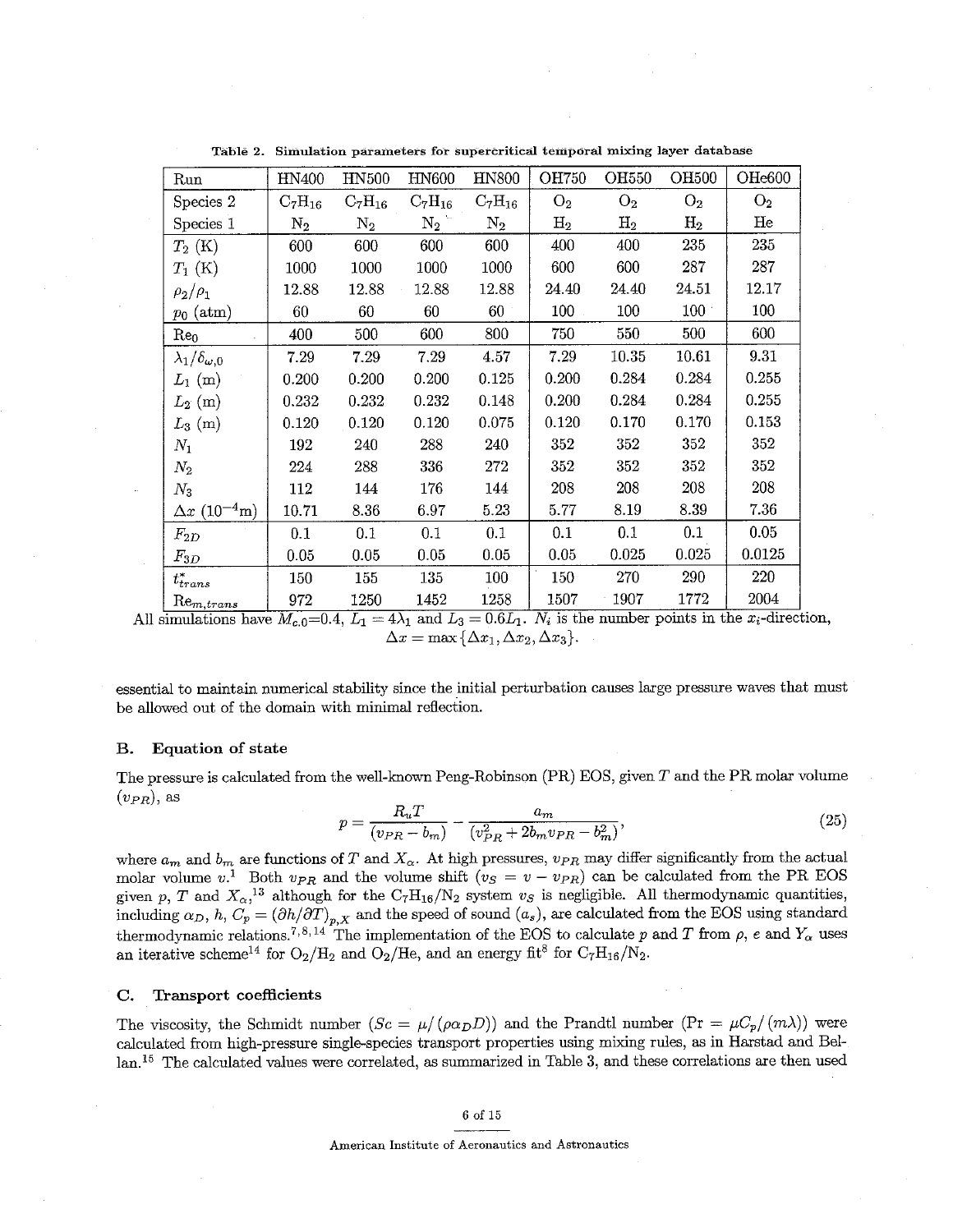| System                              | $\mathrm{C_7H_{16}/N_2}$      | $\rm O_2/H_2$                                                                            | $O_2$ /He            |
|-------------------------------------|-------------------------------|------------------------------------------------------------------------------------------|----------------------|
| $\mu = \mu_R (T/T_R)^n$             | $n=0.7$                       | $n = 0.75$                                                                               | $n=0.59$             |
| $Sc \equiv \mu / (\rho \alpha_D D)$ | $1.5 - Y_2$                   | $(1.334 - 0.668Y_2 - 0.186Y_2^2 - 0.268Y_2^6)$<br>$\times \left[1+(88.6/T)^{1.5}\right]$ | Eq. 41               |
| $Pr \equiv \mu C_p/(m\lambda)$      | $0.5Sc/\exp(-1.5Y_2)$         | $1.335/T^{0.1}$                                                                          | Eq. $40$             |
| $\alpha_{IK}$ or $\alpha_{BK}$      | $\alpha_{IK} = 0.1$ (Ref. 12) | $\alpha_{BK} = 0.2$ (Refs. 15,30)                                                        | $\alpha_{BK} = 0.25$ |
| T Range                             | 500K-1100K                    | 200K-800K                                                                                | 100K-900K            |
| $p$ Range                           | $40$ atm- $80$ atm            | $\sim$ 100atm                                                                            | $\sim$ 100atm        |

**Table 3. Transport properties for binary mixtures.**  $T_R = (T_1 + T_2)/2$ , *T* in Kelvin.

to compute the transport properties  $\mu$ , D and  $\lambda$ . One of the thermal diffusion factors is specified, then the other is calculated from

$$
\alpha_{BK} = \alpha_{IK} - \frac{1}{R_u T} \frac{m_2 m_1}{m} \left( \frac{h_{,2}}{m_2} - \frac{h_{,1}}{m_1} \right)
$$
 (26)

where  $\alpha_{BK}$  is the Bearman-Kirkwood (BK) form of the thermal diffusion factor.

## **111.** Results

The database used for the *a priori* analysis is summarized in Table 2. Note that the grid spacing is uniform with  $\Delta x_1 \simeq \Delta x_2 \simeq \Delta x_3$ ; we denote  $\Delta x = \max{\Delta x_i}$ . The flow fields are filtered using a cubictop hat filter, for which the filtered value is simply the volume-average. The filter width used is  $\bar{\Delta}$ , with  $\overline{\Delta}/\Delta x=4$  or 8. Further filtering is performed at the test-filter width  $\hat{\Delta}$ , with  $\hat{\Delta}/\overline{\Delta}=1$  or 2. All calculations are performed on the DNS grid. The analysis is carried out at the transitional states listed in Table 2. The differing thermodynamics of the various species-systems preclude matching of the initial density stratification  $(\rho_2/\rho_1)$  or of the transitional momentum thickness<sup>9,14</sup> within the regimes of practical interest, since there is not a simple relationship between the initial conditions and the transitional state. As a result, the  $O_2$ layers ended up with higher momentum-thickness Reynolds number,  $\text{Re}_m$ , at the transitional state, with the O<sub>2</sub>/He layer having the highest value of 2004. While the HN layers have lower initial  $\rho_2/\rho_1$ , they have higher density gradient magnitude  $|\nabla \rho| \delta_{\omega,0}/(\rho_2 - \rho_1)$  at the transitional state, due to their higher mixture non-ideality.<sup>10</sup> Since the appropriate LES resolution  $(\Delta x_{LES})$  depends on the gradients of the filtered flow field, the implication is that HN LES may require higher resolution relative to DNS (i.e., less grid coarsening, smaller  $\bar{\Delta}/\Delta x_{DNS}$  and  $\Delta x_{LES}/\Delta x_{DNS}$  than LES for the other species systems considered.

#### **A. LES assumptions**

Following a protocol previously used for an atmospheric two-phase mixing layer,<sup>22</sup> we evaluate the following LES assumptions, with a view to simplifying Eqs. 20-22: d for an atmospheric two-phase mixing layer,<sup>22</sup> we evaluate the following<br>
mplifying Eqs. 20-22:<br>  $\overline{f} = T(\overline{\phi})$ ,  $\tilde{T} = T(\overline{\phi})$ ,  $\tilde{p} = p(\overline{\phi})$ ,  $\tilde{h} = h(\overline{\phi})$  (27)<br>  $\overline{J}_{\alpha j} = J_{\alpha j}(\overline{\phi})$ ,  $\overline{q}_j = q_j(\overline{\phi})$ ,

$$
\tilde{e} = e(\overline{\phi}), \quad \overline{T} = T(\overline{\phi}), \quad \tilde{T} = T(\overline{\phi}), \quad \tilde{p} = p(\overline{\phi}), \quad \tilde{h} = h(\overline{\phi})
$$
\n
$$
\tilde{f}_{ij} = \sigma_{ij}(\overline{\phi}), \quad \tilde{f}_{i,j} = I_{i,j}(\overline{\phi}), \quad \tilde{g}_{i,j} = g_{i,j}(\overline{\phi}), \quad \overline{g_{ij}g_{ij}} = \tilde{g}_{i,j}g_{ij}(\overline{\phi})
$$
\n(27)

$$
\overline{\sigma}_{ij} = \sigma_{ij}(\overline{\phi}), \quad \overline{J}_{\alpha j} = J_{\alpha j}(\overline{\phi}), \quad \overline{q}_j = q_j(\overline{\phi}), \quad \overline{u_i \sigma_{ij}} = \widetilde{u}_i \sigma_{ij}(\overline{\phi})
$$
(28)

$$
\bar{\rho}\kappa_j = \frac{1}{2}(\overline{\rho u_i u_i u_j} - \overline{\rho u_i u_i} \tilde{u_j}) = \overline{\rho} \tau_{ij} \tilde{u_i}
$$
\n(29)

The LES assumptions tested are listed in Table 4, where the slopes from least-squares fit of the model (RHS) to the terms (LHS) are tabulated. Correlations between the models and terms (not shown) were excellent (typically above **98%),** being somewhat lower for the larger filter width. Correspondingly, compared to the values at the smaller filter width, the slopes in Table 4 also show greater deviation from the ideal value

#### 7 of 15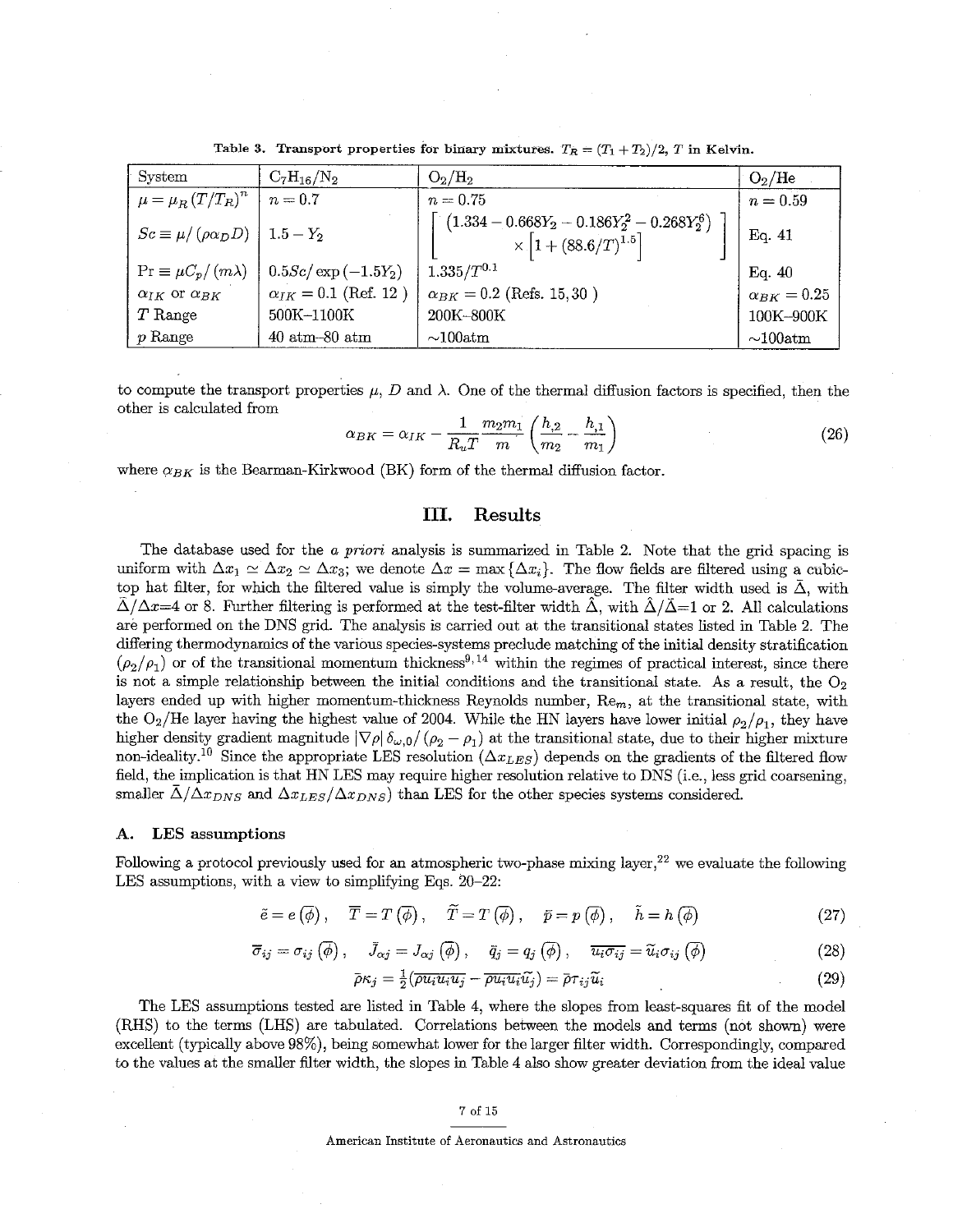of unity at the larger filter width. The thermodynamic assumptions (Eq. 27) have less than 1% error on all the flow fields. The assumptions for the viscous, heat and species-mass fluxes are almost as accurate, with errors of about 4%. The model for the triple correlation (Eq. 29) appears to be the least accurate assumption, with errors of up to 10%. Therefore, it would appear that the filtered thermodynamic quantities (internal energy, temperature, pressure and enthalpy) and the iiltered viscous, heat and species-mass fluxes can be adequately modeled from the filtered flow field. The same results were previously obtained in an atmospheric-pressure perfect-gas mixing layer,<sup>22</sup> although here the species-mass and heat fluxes have a much more complicated functional form (Eqs. 8 and 9), including Soret and Dufour (thermal diffusion) effects.

Incorporating the validated LES assumptions, Eqs. 19-22 become:

$$
\frac{\partial \bar{\rho}}{\partial t} + \frac{\partial \bar{\rho} \tilde{u}_j}{\partial x_j} = 0 \tag{30}
$$

$$
\frac{\partial \bar{\rho}\tilde{u}_i}{\partial t} + \frac{\partial \bar{\rho}\tilde{u}_i\tilde{u}_j}{\partial x_j} = -\frac{\partial p(\phi)}{\partial x_i} + \frac{\partial \sigma_{ij}(\phi)}{\partial x_j} - \frac{\partial}{\partial x_j}(\bar{\rho}\tau_{ij})
$$
(31)

$$
\frac{\partial \bar{\rho} \tilde{e}_t}{\partial t} + \frac{\partial \tilde{\rho} \tilde{e}_t \tilde{u}_j}{\partial x_j} = -\frac{\partial p(\bar{\phi}) \tilde{u}_j}{\partial x_j} - \frac{\partial q_j(\bar{\phi})}{\partial x_j} + \frac{\partial \sigma_{ij}(\bar{\phi}) \tilde{u}_i}{\partial x_j} - \frac{\partial}{\partial x_j} (\bar{\rho} \zeta_j) - \frac{\partial}{\partial x_j} (\bar{\rho} \tau_{ij} \tilde{u}_i)
$$
(32)

$$
\frac{\partial \bar{\rho}\tilde{Y}_{\alpha}}{\partial t} + \frac{\partial \bar{\rho}\tilde{Y}_{\alpha}\tilde{u}_{j}}{\partial x_{j}} = -\frac{\partial J_{\alpha j}(\bar{\phi})}{\partial x_{j}} - \bar{w}_{\alpha} - \frac{\partial}{\partial x_{j}}(\bar{\rho}\eta_{\alpha j})
$$
(33)

Eqs. **30-33** still contain unclosed terms, namely the SGS fluxes, that wiIl be modeled explicitly.

#### **B. SGS-flux models**

The three basic models for the SGS fluxes  $(\tau_{ij}, \eta_{\alpha j}, \zeta_j)$  are<sup>22</sup> the Smagorinsky (SM) model, the Gradient (GR) model and the Scale-Similarity (SS) model. For the a *priori* analysis, only constant coefficient versions of these models can be considered, although dynamic-coefficient versions should also be studied in a *posteriori*  LES.<sup>23</sup> Because dynamic models are based on the same concept as the SS model, the a *priori* evaluation of that model should provide reasonable indications of the likely performance of dynamic models. Although in this paper we will calibrate the constant-coefficients, it should be kept in mind that other effects that cannot be studied a *priori,* such *as* the interaction of the resolved flow with the SGS, may dictate a different value in actual LES. Note that the calibration will consider the same coefficient value for all SGS fluxes, although practical implementation may require different values for different fluxes, in addition to the spatial and temporal variation of coefficients that is afforded by dynamic modeling.<sup>23</sup>

The SM model, which is based on the gradient-diffusion (eddy-viscosity) concept,  $is^{24}$ 

$$
\tau_{ij} - \frac{1}{3} \tau_{kk} \delta_{ij} = -C_{SM} \bar{\Delta}^2 S \left( \bar{\phi} \right) \left[ S_{ij} \left( \bar{\phi} \right) - \frac{1}{3} S_{kk} \left( \bar{\phi} \right) \delta_{ij} \right]
$$
\n(34)

$$
\eta_{\alpha j} = -C_{SM} \bar{\Delta}^2 S\left(\vec{\phi}\right) \frac{1}{2} \frac{\partial \tilde{Y}_{\alpha}}{\partial x_j}, \ \zeta_j = -C_{SM} \bar{\Delta}^2 S\left(\vec{\phi}\right) \frac{1}{2} \frac{\partial \tilde{h}}{\partial x_j}
$$
(35)

where  $S^2$  ( $\phi$ ) =  $S_{mn}$  ( $\phi$ )  $S_{mn}$  ( $\phi$ ). The Yoshizawa<sup>25</sup> (YO) model for  $\tau_{kk}$  is

$$
\tau_{kk} = C_{YO} \bar{\Delta}^2 S^2 (\bar{\phi}) \tag{36}
$$

The GR model, derived from a Taylor series expansion,  $is^{26}$ 

$$
\tau_{ij} = C_{GR} \bar{\Delta}^2 \frac{\partial \tilde{u}_i}{\partial x_k} \frac{\partial \tilde{u}_j}{\partial x_k}, \ \zeta_j = C_{GR} \bar{\Delta}^2 \frac{\partial \tilde{h}}{\partial x_k} \frac{\partial \tilde{u}_j}{\partial x_k}, \ \eta_{\alpha j} = C_{GR} \bar{\Delta}^2 \frac{\partial \tilde{Y}_{\alpha}}{\partial x_k} \frac{\partial \tilde{u}_j}{\partial x_k}, \ \sigma_{SGS}^2 = C_{GR} \bar{\Delta}^2 \frac{\partial \tilde{\psi}}{\partial x_k} \frac{\partial \tilde{\psi}}{\partial x_k}
$$
(37)

#### 8 of 15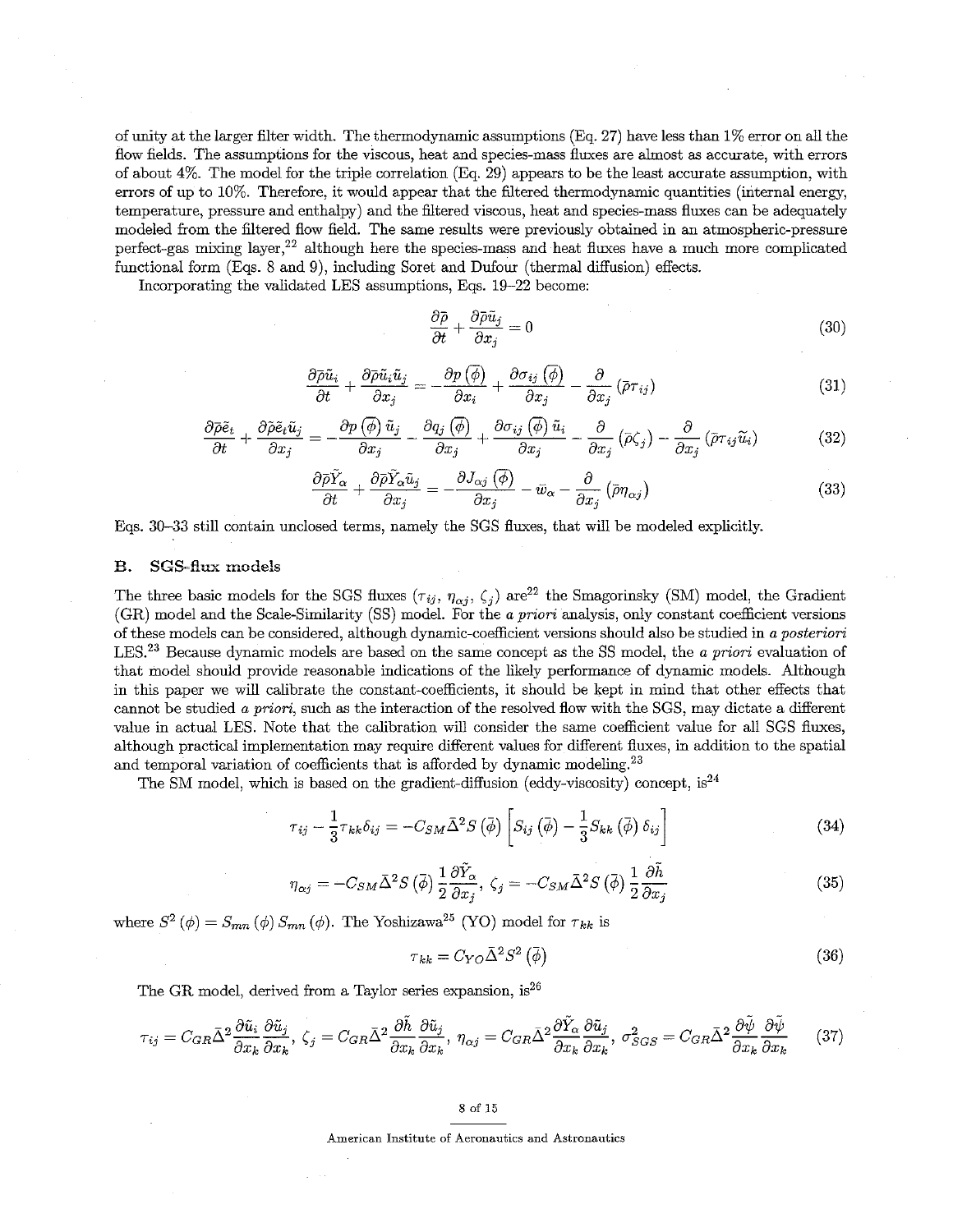| Run                                                                                     | HN400  | <b>HN500</b> | <b>HN600</b> | <b>HN800</b> | OH750  | OH550  | <b>OH500</b> | OHe600 |
|-----------------------------------------------------------------------------------------|--------|--------------|--------------|--------------|--------|--------|--------------|--------|
| $t_{trans}^*$                                                                           | 150    | 155          | 135          | 100          | 150    | 270    | 290          | 220    |
| ${\rm Re}_{m, trans}$                                                                   | 972    | 1250         | 1452         | 1258         | 1507   | 1907   | 1772         | 2004   |
| $\tilde{e} = e(\phi) (\bar{\Delta}/\Delta x=4)$                                         | 1.0001 | 1.0001       | 1.0001       | 1.0001       | 1.0000 | 1.0000 | 1.0000       | 1.0002 |
| $(\bar{\Delta}/\Delta x=8)$<br>$\tilde{e}=e\left(\phi\right)$                           | 1.0002 | 1.0002       | 1.0002       | 1.0002       | 1.0001 | 1.0001 | 1.0001       | 1.0006 |
| $\overline{T}=T\left(\overline{\phi}\right)$<br>$(\bar{\Delta}/\Delta x=4)$             | 0.9982 | 0.9989       | 0.9986       | 0.9983       | 0.9999 | 0.9999 | 0.9999       | 0.9999 |
| $\overline{T}=T\left(\phi\right)$<br>$(\bar{\Delta}/\Delta x=8)$                        | 0.9949 | .0.9968      | 0.9961       | 0.9953       | 0.9998 | 0.9998 | 0.9999       | 0.9998 |
| $\tilde{T}=T(\phi)$<br>$(\bar{\Delta}/\Delta x=4)$                                      | 0.9992 | 0.9947       | 0.9994       | 0.9993       | 1.0005 | 1.0006 | 1.0003       | 1.0005 |
| $\tilde{T}=T(\phi)$<br>$(\bar{\Delta}/\Delta x=8)$                                      | 0.9977 | 0.9985       | 0.9983       | 0.9980       | 1.0015 | 1.0018 | 1.0009       | 1.0015 |
| $(\bar{\Delta}/\Delta x=4)$<br>$\bar{p} = p(\phi)$                                      | 0.9996 | 0.9998       | 0.9996       | 0.9996       | 1.0001 | 1.0001 | 1.0001       | 1.0002 |
| $(\bar{\Delta}/\Delta x=8)$<br>$\bar{p} = p(\phi)$                                      | 0.9987 | 0.9993       | 0.9987       | 0.9986       | 1.0003 | 1.0003 | 1.0003       | 1.0005 |
| $h = h(\phi)$ $(\Delta/\Delta x=4)$                                                     | 0.9999 | 1.0000       | 0.9999       | 0.9999       | 1.0000 | 1.0000 | 1.0000       | 1.0002 |
| $(\bar{\Delta}/\Delta x=8)$<br>$h = h(\phi)$                                            | 0.9998 | 0.9999       | 0.9998       | 0.9998       | 1.0001 | 1.0001 | 1.0001       | 1.0005 |
| $(\bar{\Delta}/\Delta x=4)$<br>$\overline{\sigma}_{ij}=\sigma_{ij}\left(\phi\right)$    | 0.9924 | 0.9969       | 0.9972       | 0.9912       | 1.0053 | 1.0038 | 0.9987       | 1.0171 |
| $(\bar{\Delta}/\Delta x=8)$<br>$\overline{\sigma}_{ij}=\sigma_{ij}\left(\phi\right)$    | 0.9764 | 0.9867       | 0.9853       | 0.9610       | 1.0095 | 1.0057 | 0.9935       | 1.0273 |
| $J_{\alpha j} = J_{\alpha j} (\overline{\phi}) (\overline{\Delta}/\Delta x = 4)$        | 1.0086 | 1.0080       | 1.0099       | 1.0111       | 1.0035 | 1.0046 | 1.0032       | 1.0018 |
| $J_{\alpha j} = J_{\alpha j} (\phi) (\Delta/\Delta x = 8)$                              | 0.9709 | 0.9861       | 0.9886       | 0.9653       | 1.0046 | 1.0078 | 1.0045       | 0.9964 |
| $\bar{q}_j = q_j \left(\phi\right) \left(\bar{\Delta}/\Delta x = 4\right)$              | 1.0330 | 1.0253       | 1.0258       | 1.0456       | 1.0046 | 1.0053 | 1.0036       | 1.0027 |
| $(\bar{\Delta}/\Delta x=8)$<br>$\bar{q}_j = q_j(\phi)$                                  | 1.0389 | 1.0344       | 1.0326       | 1.0365       | 1.0067 | 1.0093 | 1.0052       | 0.9971 |
| $\overline{u_i \sigma_{ij}} = \widetilde{u}_i \sigma_{ij} (\phi) (\Delta/\Delta x = 4)$ | 1.0196 | 0.9980       | 1.0070       | 1.0112       | 1.0131 | 1.0093 | 1.0063       | 1.0026 |
| $\overline{u_i \sigma_{ij}} = \widetilde{u}_i \sigma_{ij} (\phi) (\Delta/\Delta x=8)$   | 1.0235 | 0.9854       | 0.9787       | 0.9325       | 1.0217 | 1.0197 | 1.0132       | 0.9941 |
| $\bar{\rho}\kappa_j = \bar{\rho}\tau_{ij}\tilde{u}_i \; (\bar{\Delta}/\Delta x=4)$      | 0.9788 | 1.0453       | 0.9818       | 0.9535       | 0.9859 | 0.9946 | 1.0054       | 1.0099 |
| $\bar{\rho}\kappa_j = \bar{\rho}\tau_{ij}\tilde{u}_i \; (\bar{\Delta}/\Delta x=8)$      | 0.9611 | 1.0845       | 0.9658       | 0.9070       | 0.9682 | 0.9862 | 1.0156       | 1.0131 |

**Table 4. Slopes from least squares fit of RHS/LHS. For quantities with more than one component, the slope listed is that with the largest deviation from unity.** 

where the SGS standard deviation,  $\sigma_{SGS}$ , of a generic variable  $\psi$  is defined as

$$
\sigma_{SGS}^2(\tilde{\psi}) = \tilde{\psi}\tilde{\psi} - \tilde{\psi}\tilde{\psi}, \quad \sigma_{SGS}(\tilde{\psi}) = \overline{\psi}\tilde{\psi} - \tilde{\psi}\tilde{\psi}
$$
 (38)

(Note:  $\sigma_{SGS}(\tilde{u}_1) = \tau_{11}, \sigma_{SGS}(\tilde{u}_2) = \tau_{22}, \sigma_{SGS}(\tilde{u}_3) = \tau_{33}$ .) Theoretically,  $C_{GR}$  is proportional to the moments of inertia of the filtering volume; for a cubic top-hat filter  $C_{GR} = 1/12$ .

The SS model, which postulates similarity between the SGS and the small resolved scale, is<sup>27</sup>  
\n
$$
\tau_{ij} = C_{SS} \left( \widehat{\tilde{u}_i \tilde{u}_j} - \widehat{\tilde{u}}_i \widehat{\tilde{u}}_j \right), \zeta_j = C_{SS} \left( \widehat{\tilde{h} \tilde{u}_j} - \widehat{\tilde{h}}_i \widehat{\tilde{u}}_j \right), \eta_{\alpha j} = C_{SS} \left( \widehat{\tilde{Y}}_{\alpha} \widehat{\tilde{u}}_j - \widehat{\tilde{Y}}_{\alpha} \widehat{\tilde{u}}_j \right), \sigma_{SGS}^2 = C_{SS} \left( \widehat{\tilde{\psi} \psi} - \widehat{\tilde{\psi} \psi} \right)
$$
\n(39)

where the overhat ( $\hat{\ }$ ) denotes (unweighted) filtering at the test-filter level  $\hat{\Delta}$ . Two test filter widths are considered, leading to models SS1  $(\hat{\Delta}/\overline{\Delta} = 1)$  and SS2  $(\hat{\Delta}/\overline{\Delta} = 2)$ . While scale-similarity would imply that  $C_{SS} = 1$ , the actual value is filter-width dependent.<sup>22, 28</sup>, <sup>29</sup>

Least squares fits of the exact SGS fluxes to the SGS-flux rnodels produced the slope (exact/model) and correlation for each SGS quantity; the model coefficient is the slope from the least squares fit. For each SGS model, the calibrated SGS coefficient for a given run and filter width is obtained by averaging the slopes obtained for each SGS quantity. The SM coefficient is based on 12 SGS quantities (6 independent  $\tau_{ij}$ ,  $3 \zeta_j$ ,  $3 \eta_i$ , whereas the GR and SS coefficients are based on an additional 6 SGS standard deviations. Due to the

### 9 of 15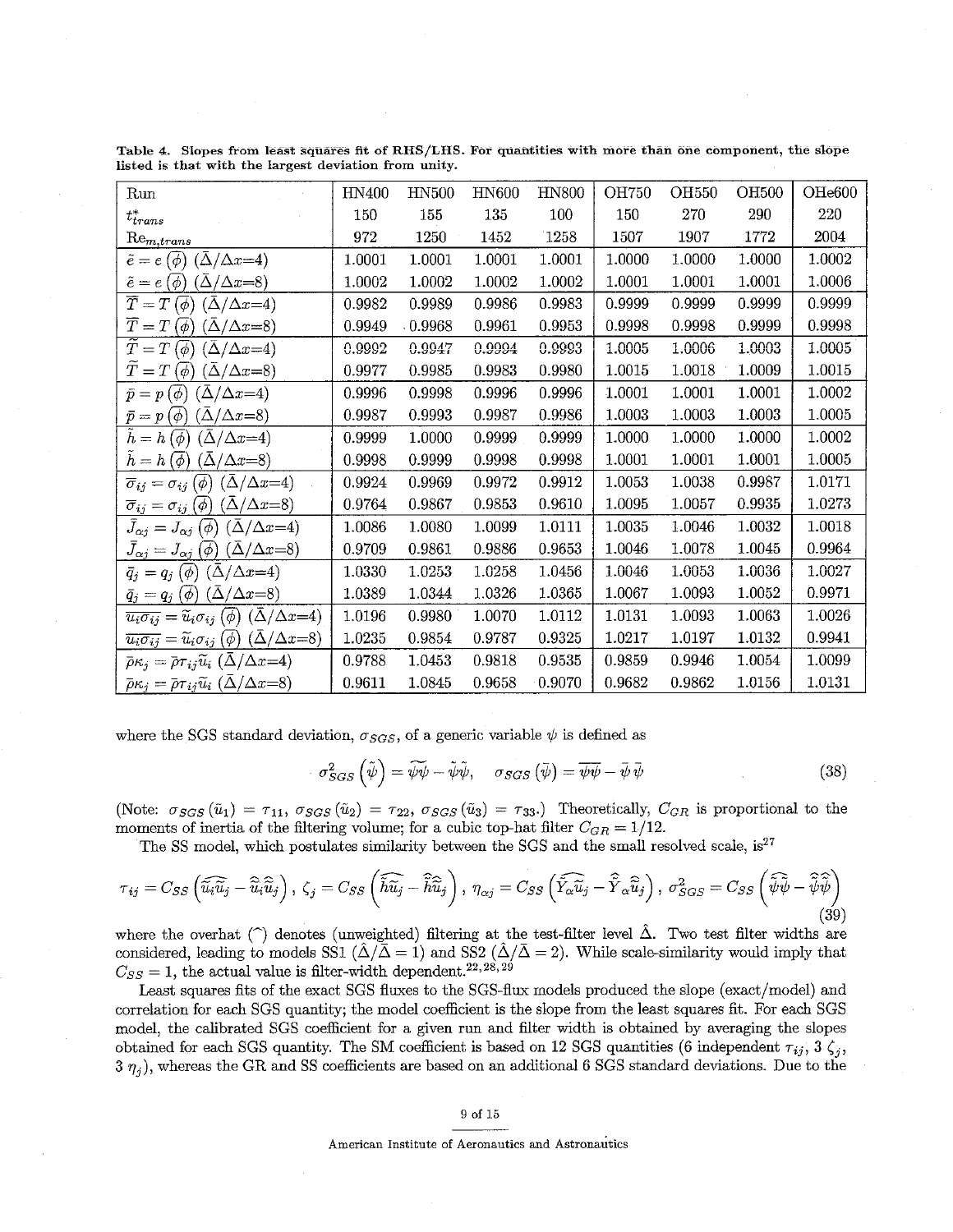**Table 5.** Slopes from least-squares fit of SGS models to SGS quantities (slope=exact/model),  $OHe600$ ,  $\bar{\Lambda}/\Delta x=8$ . The SM model  $\tau_{ij}$  is compared to the exact  $(\tau_{ij} - \tau_{kk}\delta_{ij}/3)$ . For  $\bar{\rho}\tau_{kk}$  using the YO model, the slope is 0.2275 **and the correlation is 0.8332.** 

| SGS quantity                                 | SM     | <b>GR</b> | $\hat{\Delta}/\bar{\Delta}=1$<br>SS | $\hat{\Delta}/\bar{\Delta}=2$<br>SS |
|----------------------------------------------|--------|-----------|-------------------------------------|-------------------------------------|
| $\bar\rho\tau_{11}$                          | 0.0633 | 0.1269    | 1.4741                              | 0.5141                              |
| $\bar{\rho} \tau_{22}$                       | 0.0241 | 0.1241    | 1.5030                              | 0.5667                              |
| $\bar{\rho}\tau_{33}$                        | 0.0160 | 0.1210    | 1.4826                              | 0.5574                              |
| $\bar{\rho}\tau_{12}$                        | 0.0366 | 0.1133    | 1.3331                              | 0.4572                              |
| $\bar\rho\tau_{13}$                          | 0.0241 | 0.1158    | 1.4547                              | 0.5348                              |
| $\bar{\rho} \tau_{23}$                       | 0.0160 | 0.1143    | 1.5005                              | 0.6108                              |
| $\bar{\rho}\zeta_1$                          | 0.1662 | 0.1200    | 1.4647                              | 0.5132                              |
| $\bar{\rho}\zeta_2$                          | 0.0607 | 0.1143    | 1.4389                              | 0.4802                              |
| $\bar{\rho}\zeta_3$                          | 0.0522 | 0.1119    | 1.4371                              | 0.4812                              |
| $\bar{\rho}\eta_1$                           | 0.1683 | 0.1201    | 1.4641                              | 0.5132                              |
| $\bar\rho\eta_2$                             | 0.0591 | 0.1145    | 1.4378                              | 0.4805                              |
| $\bar{\rho}\eta_3$                           | 0.0509 | 0.1122    | 1.4360                              | 0.4810                              |
| $\sigma_{SGS}^2(\tilde u_1)$                 |        | 0.1200    | 1.4174                              | 0.5088                              |
| $\sigma_{SGS}^{2}\left(\tilde{u}_{2}\right)$ |        | 0.1213    | 1.4535                              | 0.5516                              |
| $\sigma_{SGS}^2\left(\tilde{u}_{3}\right)$   |        | 0.1190    | 1.4596                              | 0.5602                              |
| $\sigma_{SGS}^2\left(\tilde{T}\right)$       |        | 0.1204    | 1.7133                              | 0.7200                              |
| $\sigma_{SGS}^2\left(\tilde{Y}_2\right)$     |        | 0.1136    | 1.5360                              | 0.6143                              |
| $\sigma^2_{SGS}\left(\bar{p}\right)$         |        | 0.1224    | 1.4021                              | 0.5197                              |
| Average slope                                | 0.0622 | 0.1180    | 1.4671                              | 0.5369                              |
| Std. dev. of slopes                          | 0.0577 | 0.0044    | 0.0230                              | 0.0636                              |
| Average correlation                          | 0.2313 | 0.9602    | 0.9492                              | 0.8322                              |

strong density variation, the actual calibration is performed for the product of density and SGS flux, that appears in Eqs. 31-33. The slopes and the average of the correlations are listed for OHe600 in Table 5. The correlations for the SS and GR models are typically better than 95% (better than 80% for SS2), whereas the correlations for the SM model are at best 50% and are typically about 20%. Whereas the GR and SS slopes have a narrow distribution, as indicated by their small standard deviation of the slopes, there is wide variation among SM slopes, with the standard deviation of the SM slopes being comparable in magnitude to the average. These characteristics of OHe600 are typical of all layers at both filter widths.

Figures 2 and 3 compare the different SGS-flux models in terms of their averages in homogeneous  $(x_1, x_3)$ planes for OHe600. The calibrated coefficient values (that is, the average slopes) from Table 5 are used for the comparison. The Smagorinsky model has poor agreement with the exact (computed) SGS fluxes for all components, consistent with the low correlations; its deficiencies cannot be remedied by simply using different coefficient values for the different types of fluxes. However, the Yoshizawa model correlates quite well (over 80%) with  $\tau_{kk}$ , and in this case, where  $\tau_{kk}$  dominates in  $\tau_{ij}$ , the combination with the Smagorinsky model yields good predictions of  $\tau_{11}$ ,  $\tau_{22}$ , and  $\tau_{33}$ . In marked contrast to the Smagorinsky model, the Similarity and Gradient models clearly have both qualitative and quantitatively good agreement with the exact SGS fluxes for all components.

The calibrated coefficients for all layers in Table 2 are tabulated in Table 6. The calibrated coefficients are here compared to determine possible statistical equality of the values (based on t-tests with 5% confidence

#### 10 **of 15**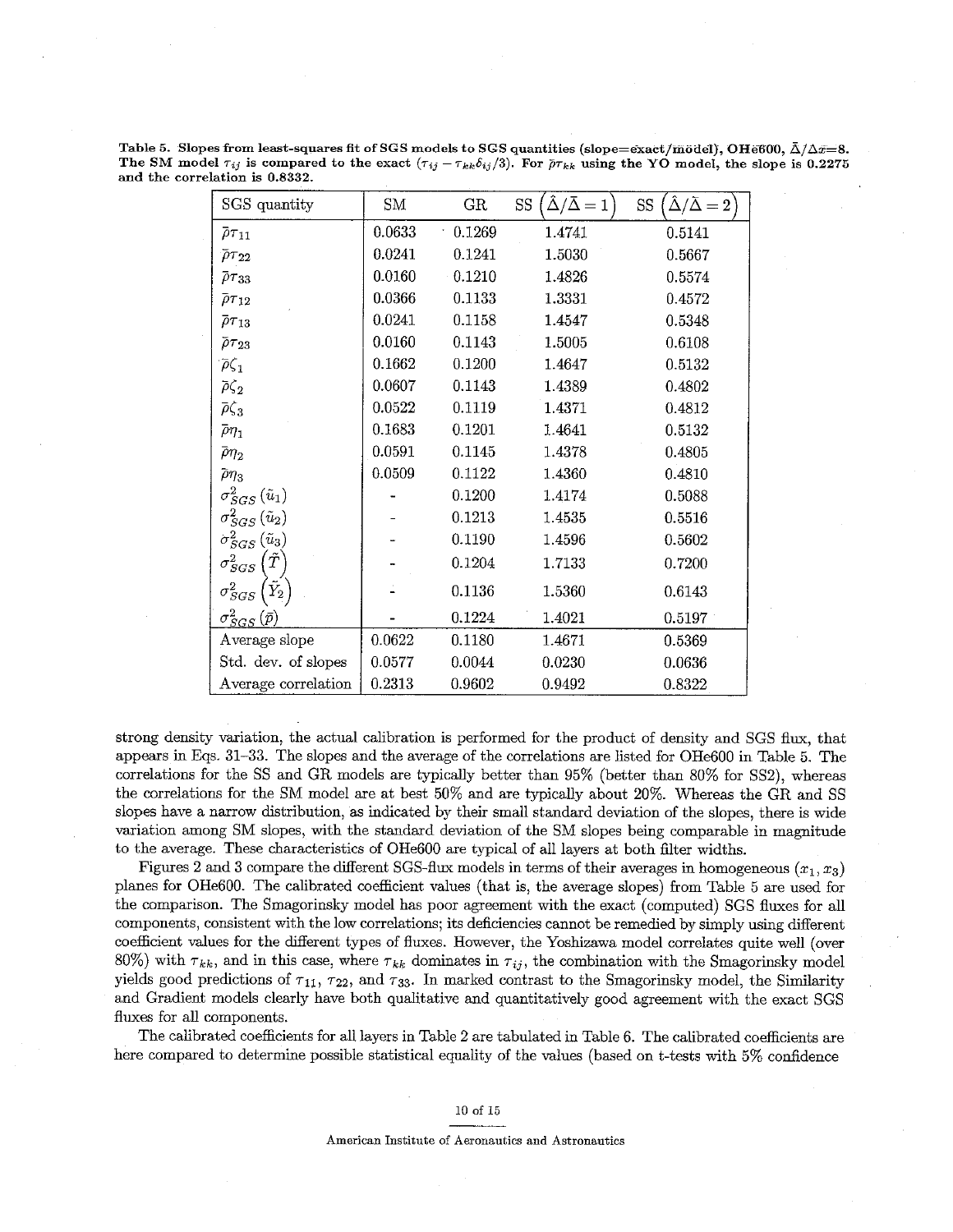

**Figure 2. SGS fluxes and models for OHe600 with**  $\bar{\Delta}/\Delta x=8$ **, averages in homogeneous planes.**  $([\rho] \equiv \bar{\rho}.)$ 

## $11$  of  $15\,$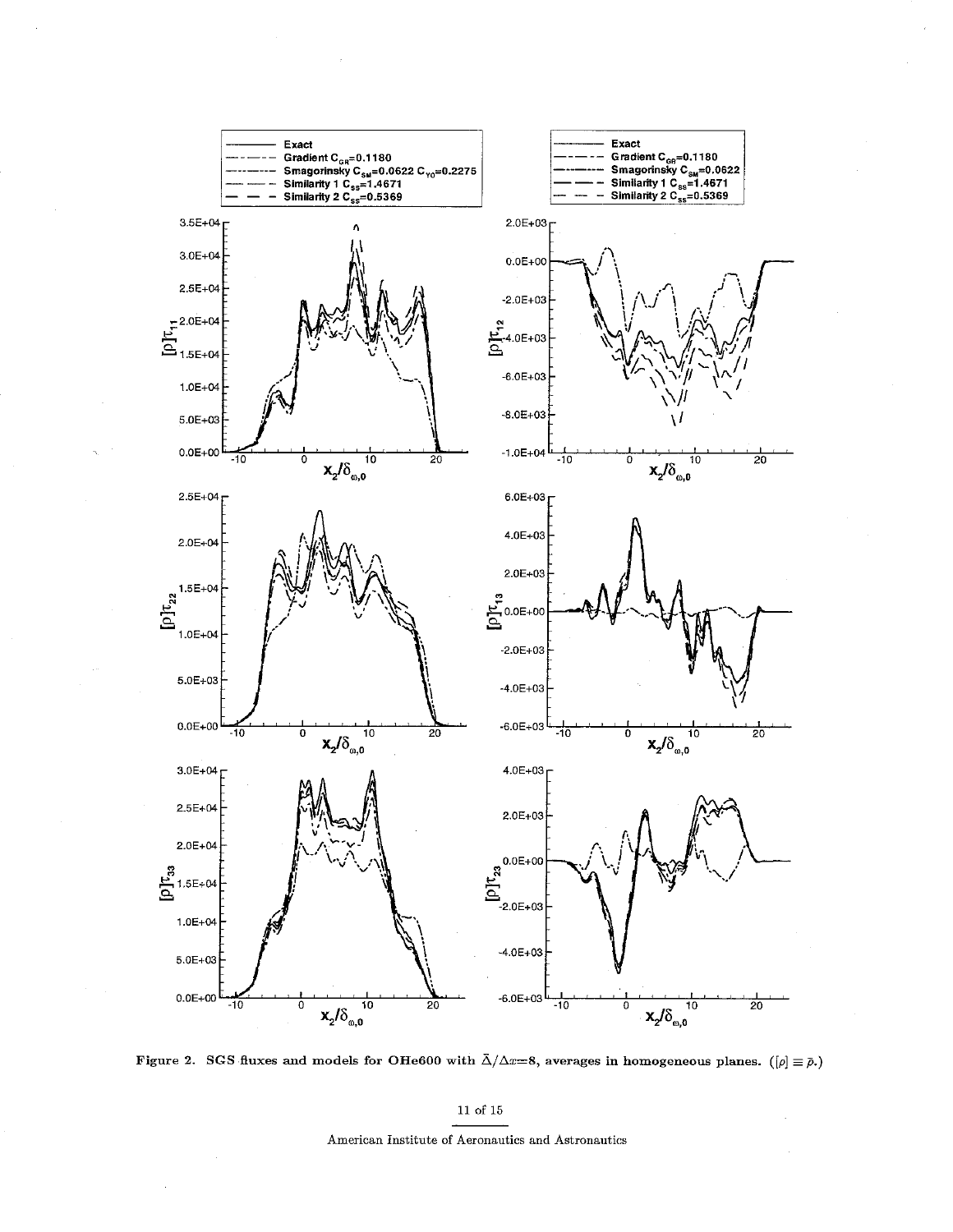

**Figure 3.** SGS fluxes and models for OHe600 with  $\bar{\Delta}/\Delta x=8$ , averages in homogeneous planes. ( $[\rho] \equiv \bar{\rho}$ .)

## **12** of 15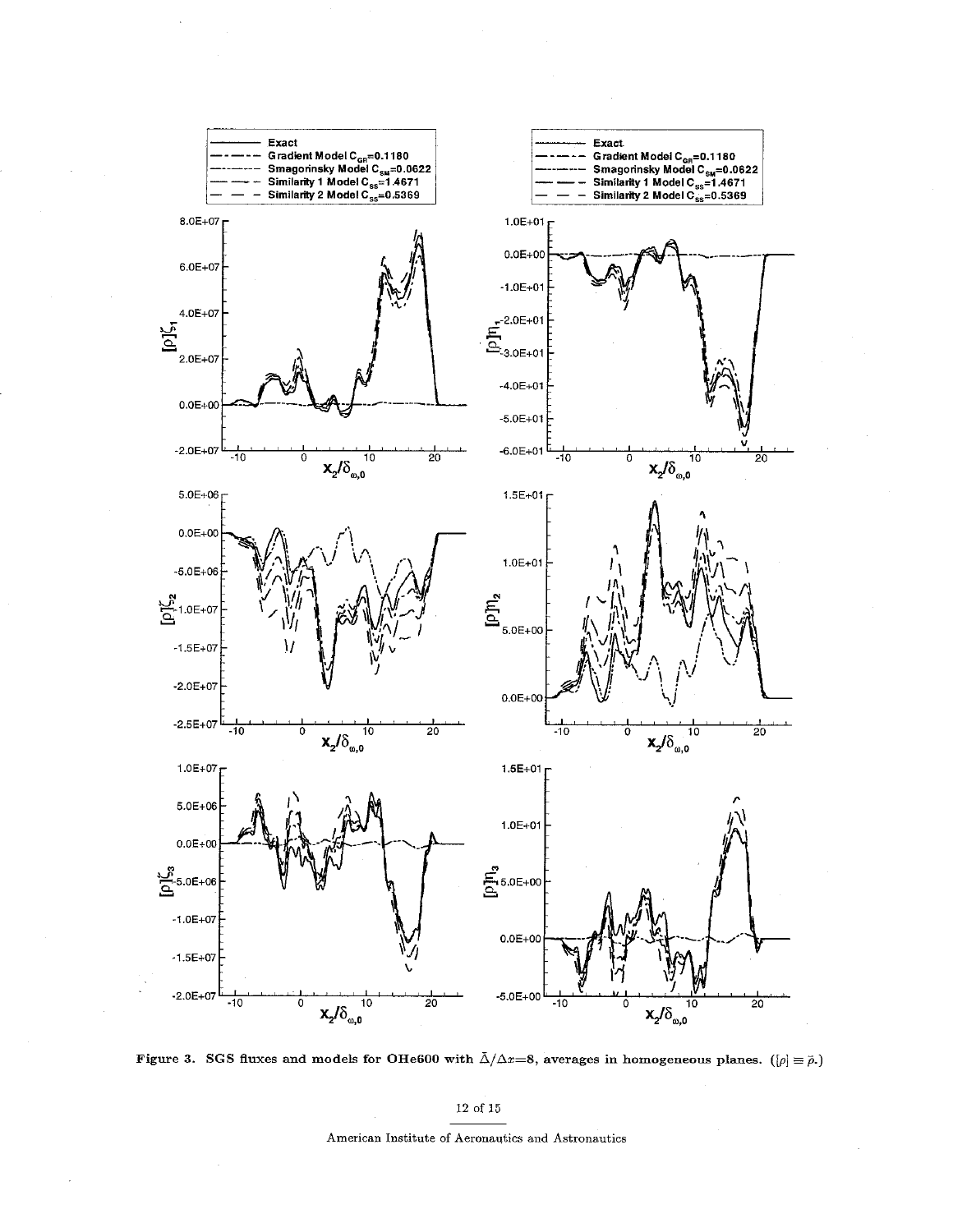| Run                                                                       | <b>HN400</b> | <b>HN500</b> | HN600  | <b>HN800</b> | <b>OH750</b> | OH550  | <b>OH500</b> | OHe600 |
|---------------------------------------------------------------------------|--------------|--------------|--------|--------------|--------------|--------|--------------|--------|
| $t_{trans}^*$                                                             | 150          | 155          | 135    | 100          | 150          | 270    | 290          | 220    |
| ${\rm Re}_{m, trans}$                                                     | 972          | 1250         | 1452   | 1258         | 1507         | 1907   | 1772         | 2004   |
| $\frac{\Delta}{\Delta x}$<br>$C_{YO}$<br>$=4$                             | 0.2751       | 0.2687       | 0.2583 | 0.2612       | 0.2396       | 0.2383 | 0.2398       | 0.2477 |
| $\frac{\Delta}{\Delta x}$<br>$C_{YO}$<br>$= 8$                            | 0.2751       | 0.2634       | 0.2471 | 0.2506       | 0.2144       | 0.2150 | 0.2137       | 0.2275 |
| $\frac{\Delta}{\Delta x}$<br>$C_{SM}$<br>$=4$                             | 0.0726       | 0.0735       | 0.0655 | 0.0409       | 0.1442       | 0.1315 | 0.1293       | 0.0711 |
| $\frac{\Delta}{\Delta x}$<br>$C_{SM}$<br>$= 8$                            | 0.0742       | 0.0687       | 0.0579 | 0.0423       | 0.1232       | 0.1169 | 0.1138       | 0.0622 |
| $\frac{\bar{\Delta}}{\Delta x}$<br>$C_{GR}$<br>$=4$                       | 0.1372       | 0.1397       | 0.1346 | 0.1344       | 0.1284       | 0.1280 | 0.1275       | 0.1328 |
| $\frac{\Delta}{\Delta x}$<br>$= 8$<br>$C_{GR}$                            | 0.1254       | 0.1257       | 0.1193 | 0.1180       | 0.1115       | 0.1118 | 0.1112       | 0.1180 |
| $\frac{\Delta}{\Delta}=1, \frac{\Delta}{\Delta x}=4$<br>$C_{SS}$          | 1.3352       | 1.3293       | 1.2938 | 1.2954       | 1.1312       | 1.1048 | 1.0983       | 1.2388 |
| $\frac{\Delta}{\Delta}=1, \frac{\Delta}{\Delta x}=8$<br>$C_{SS}$          | 1.6891       | 1.6069       | 1.5399 | 1.5661       | 1.2920       | 1.2560 | 1.2448       | 1.4671 |
| $\frac{\Delta}{\Delta}=2, \frac{\Delta}{\Delta x}=4$<br>$C_{SS}$          | 0.4934       | 0.4904       | 0.4705 | 0.4676       | 0.3845       | 0.3685 | 0.3655       | 0.4426 |
| $\frac{\Delta}{\Delta} = 2,$<br>$\frac{\Delta}{\Delta x} = 8$<br>$C_{SS}$ | 0.6998       | 0.6260       | 0.5770 | 0.5870       | 0.4469       | 0.4303 | 0.4243       | 0.5369 |

**Table 6. Model cofficients calibrated from transitional states** 

level). The YO coefficients range from 0.2137 to 0.2751, with the lower values for OH at the larger  $\bar{\Delta}/\Delta x$ , while the HN values show little filter-width dependence. At fixed  $\bar{\Delta}/\Delta x$ , the OHe600 coefficient lies between the HN and OH values, and is approximately equal to the average coefficient computed over all layers; this behavior was also observed for all the other models. Except for the SM model, where the trend is reversed, for a given  $\Delta/\Delta x$ , the HN values are higher than the OH values. The range of coefficient values is 0.0409-0.1442 (SM), 0.1112-0.1397 (GR), 1.0988-1.6891 (SS1) and 0.3655-0.6998 (SS2). For the SM model, the coefficients are statistically independent of run and filter width, because the underlying the SM coefficients have a large spread of slopes (large standard deviation, e.g. Table 5 for OHe600). This result indicates that the correlation of the SM model with the SGS-fluxes is too poor for this calibration procedure to produce a meaningful coefficient.

For the GR and SS models, the statistical equivalence of the coefficients in Table 6 mirrors the closeness of numerical values, due to the small variation (small standard deviation) in the underlying slopes. For both models, the coefficients are filter-width dependent for each run. At either  $\bar{\Delta}/\Delta x$ , the three OH coefficients are (statistically) equal, the HN coefficients are also generally equal, and OHe600 is generally equal to the closest HN value (HN600 or HN800). For the GR model, the HN400 and HN500 values at  $\bar{\Delta}/\Delta x = 8$  are equal to the OH values at  $\bar{\Delta}/\Delta x = 4$ . For the SS1 model, the HN values at  $\bar{\Delta}/\Delta x = 4$  are equal to the OH750 value at  $\bar{\Delta}/\Delta x = 8$ . For the SS2 model, the OHe600 value at  $\bar{\Delta}/\Delta x = 4$  is equal to the OH values at  $\bar{\Delta}/\Delta x = 8$ . Based on the  $\bar{\Delta}/\Delta x$ - and run-dependence of the GR coefficients, it is anticipated that dynamic modeling, wherein the model coefficient is computed during the LES from the LES flow field, will be required. Because dynamic modeling is based on the SS model with  $C_{SS}=1$ , the fact that the SS1 coefficient values are closer to unity than are the SS2 values suggests that  $\hat{\Delta} = \bar{\Delta}$  has the greater potential for dynamic modeling. An *a posteriori* study is needed to determine the sensitivity of the LES to the model coefficients.

#### IV. Summary **and** conclusions

Large Eddy Simulation (LES) equations have been derived for compressible real-gas non-ideal-mixture flows, by applying a spatial filter to the Direct Numerical Simulation (DNS) equations. The LES equations

## 13 of 15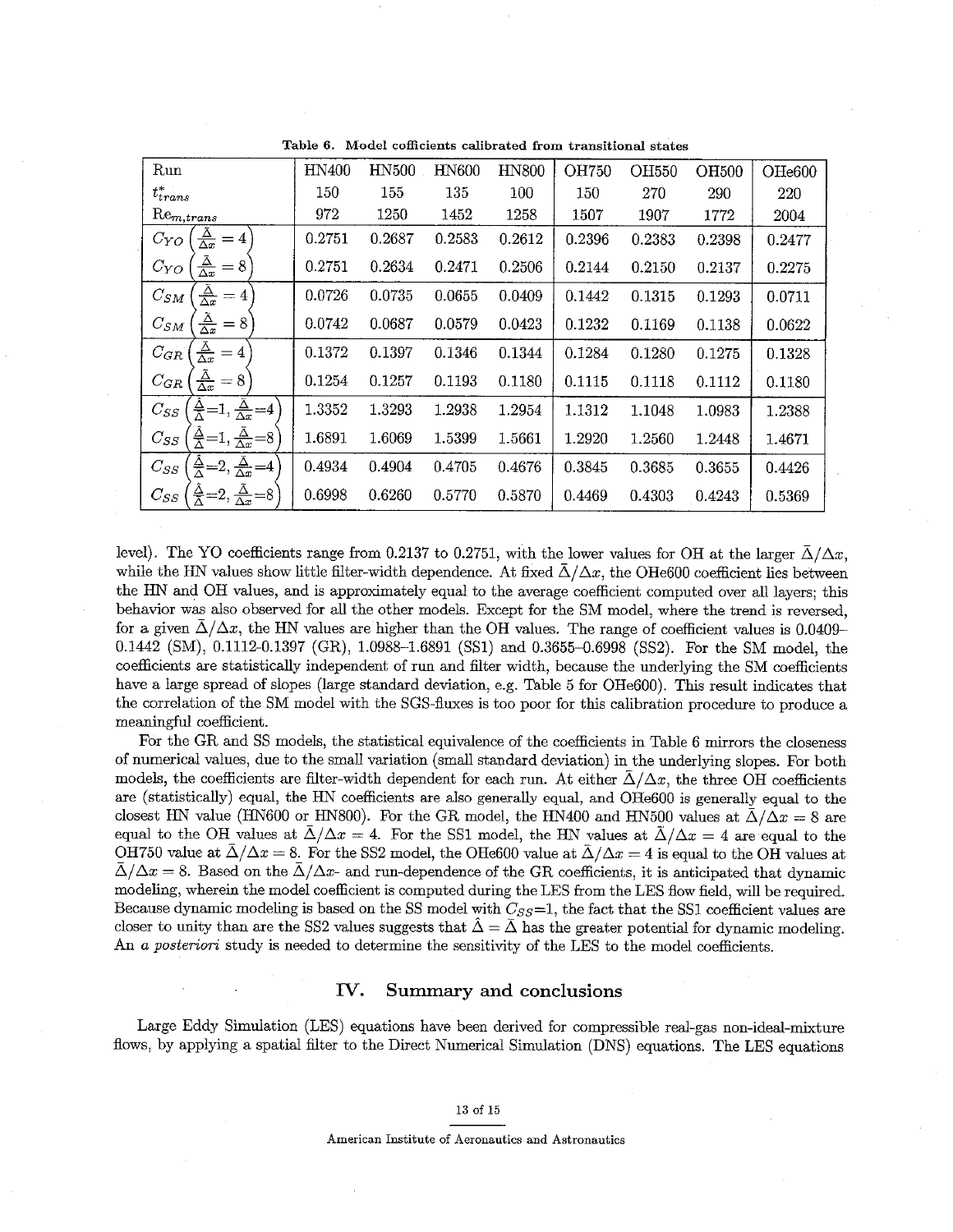contain unclosed terms that cannot be computed directly from the filtered flow field, including the SGS fluxes that arise from filtering the convective terms. Using an existing DNS database of supercritical binaryspecies temporal mixing layer simulations, explicit models for the SGS fluxes and simplifying assumptions for the remaining unclosed terms were assessed a *priori.* The DNS database consists of transitiona1 states of high pressure heptane/nitrogen, oxygen/hydrogen and oxygen/helium layers. The various assumptions were found to be valid, and the filtered thermodynamic quantities as well as the filtered viscous, species-mass and heat fluxes were found to be well-approximated by using the DNS functional form on the fltered flow field; the species-mass and heat fluxes contain Soret and Dufour effects, respectively. For modeling the SGS fluxes, constant-coefficient versions of Smagorinsky, Gradient and Similarity models were assessed and calibrated on the DNS database. The Smagorinsky model showed poor correlation with the exact SGS fluxes, while the Gradient and Similarity models had high correlations. Furthermore, the calibrated coefficients for the Gradient and Similarity models yielded good quantitative agreement with the SGS fluxes. However, comparison among the layers in the DNS database revealed that, statisticalIy speaking, the calibrated coefficients were not generally valid. Future studies involve assessing the LES models *a posteriori* to determine their predictive ability in reproducing the temporal and spatial evolution of the filtered Bow field, with particular interest on the sensitivity of the results to the value of the SGS-flux model coefficients.

## **V. Acknowledgments**

This work was conducted at the Jet Propulsion Laboratory (JPL), California Institute of Technology (Caltech) and sponsored by the National Aeronautics and Space Administration (NASA) Fluid Microgravity Program under the direction of Dr. Walter Duval, by the Air Force Office of Scientific Research under the direction of Dr. Julian Tishkoff, and by the Army Research Office under the direction of Dr. David Mam, through interagency agreements with NASA. The computational resources were provided by the JPL Supercomputing Center. The authors would like to thank Dr. Kenneth Harstad of JPL for the transport property fits.

## Appendix. Transport properties for  $O_2$ /He mixtures

For  $O_2$ /He mixtures, the Prandtl number is approximated as

$$
Pr = 0.68 + 0.0283\xi - 0.5017\xi^{2} - 0.5390\xi^{3} + \Delta Pr
$$
\n(40)

where

$$
\xi = \min (0.5, Y_2 - 0.81 \theta^{0.35}), \quad \theta = (T - 100) / 800, \ 0 \le \theta \le 1, (T \text{ in Kelvin})
$$

For  $0.02 \le \theta \le 0.368$ ,  $\Delta \text{Pr} = 2.42 Y_2^{14.6} \text{max} (0.0, -0.23 (1 + \ln \theta))$ , otherwise  $\Delta \text{Pr} = 0$ .

For Oz/He mixtures, the Schmidt number is approximated **as** 

$$
Sc = \Sigma(Y_2) \left[ 1 + (114/T)^{1.5} \right] / (1 + \Delta_s)
$$
  
\n
$$
T < 200 \text{K: } \Sigma = (1.292 - 0.757Y_2 + 0.444Y_2^2 - 0.757Y_2^3)
$$
  
\n
$$
T > 200 \text{K: } \Sigma = (1.318 - 0.772Y_2 + 0.453Y_2^2 - 0.772Y_2^3)
$$
\n(41)

For  $p < 30$  MPa,  $\Delta_s = \min(0.08, 0.1264 + 0.226Y_R) + 0.1 \exp(-2400\theta^{4.5})$  where  $Y_R = Y_2 - \min(1, 0.5 + 0.78\theta^{0.6})$ , otherwise  $\Delta_s = 0$ .

## **References**

<sup>1</sup> Prausnitz, J., Lichtenthaler, R., and de Azevedo, E., Molecular Thermodynamics for Fluid-Phase Equilibrium, Prentice-*Hall, 1986.* 

#### 14 of 15